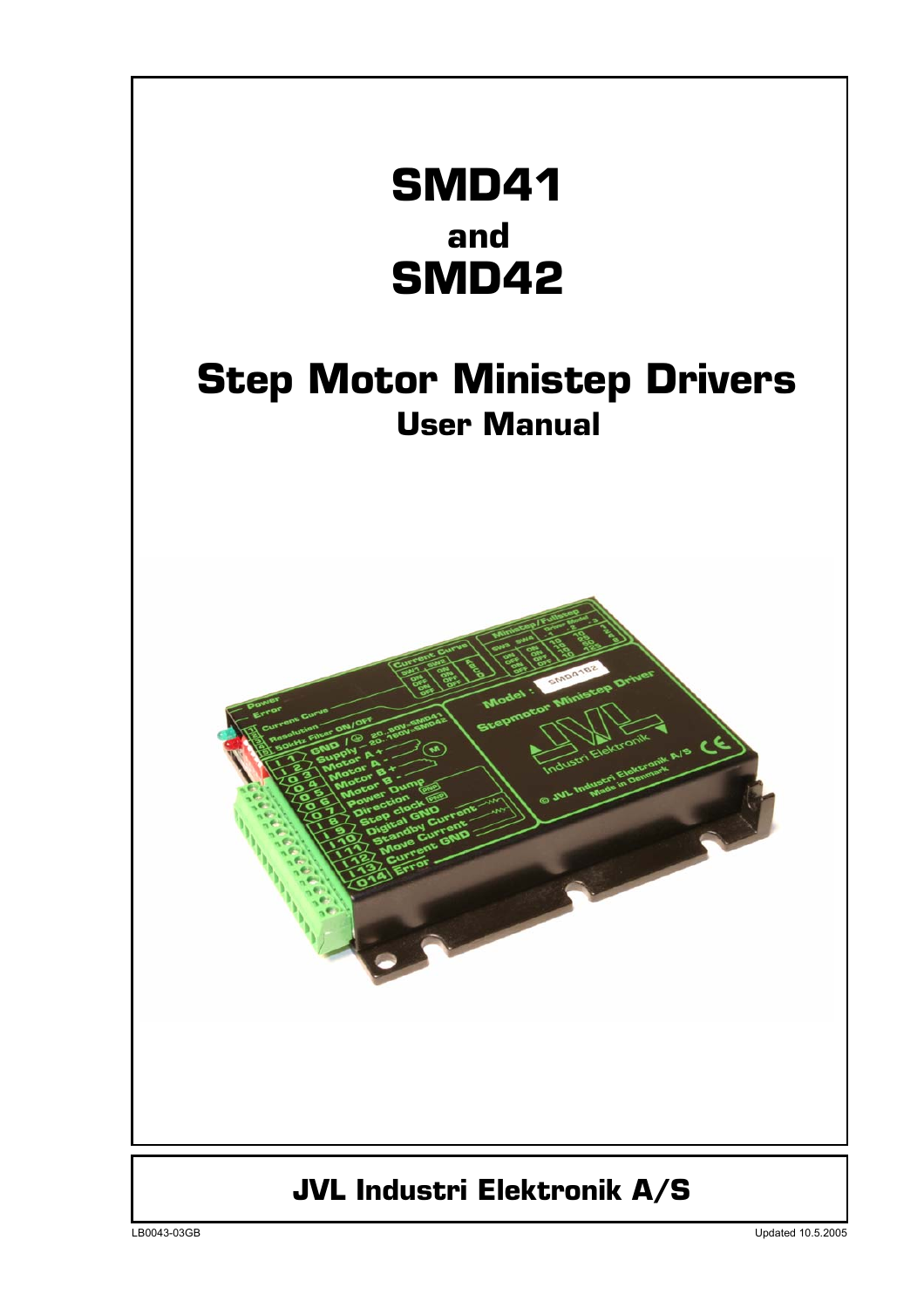Copyright 1998-2005, JVL Industri Elektronik A/S. All rights reserved. This user manual must not be reproduced in any form without prior written permission of JVL Industri Elektronik A/S. JVL Industri Elektronik A/S reserves the right to make changes to information contained in this manual without prior notice. Similarly JVL Industri Elektronik A/S assumes no liability for printing errors or other omissions or discrepances in this user manual.

*MotoWare* is a registered trademark

JVL Industri Elektronik A/S Blokken 42 DK-3460 Birkerød Denmark Tlf. +45 45 82 44 40 Fax. +45 45 82 55 50 e-mail: jvl@jvl.dk Internet: http://www.jvl.dk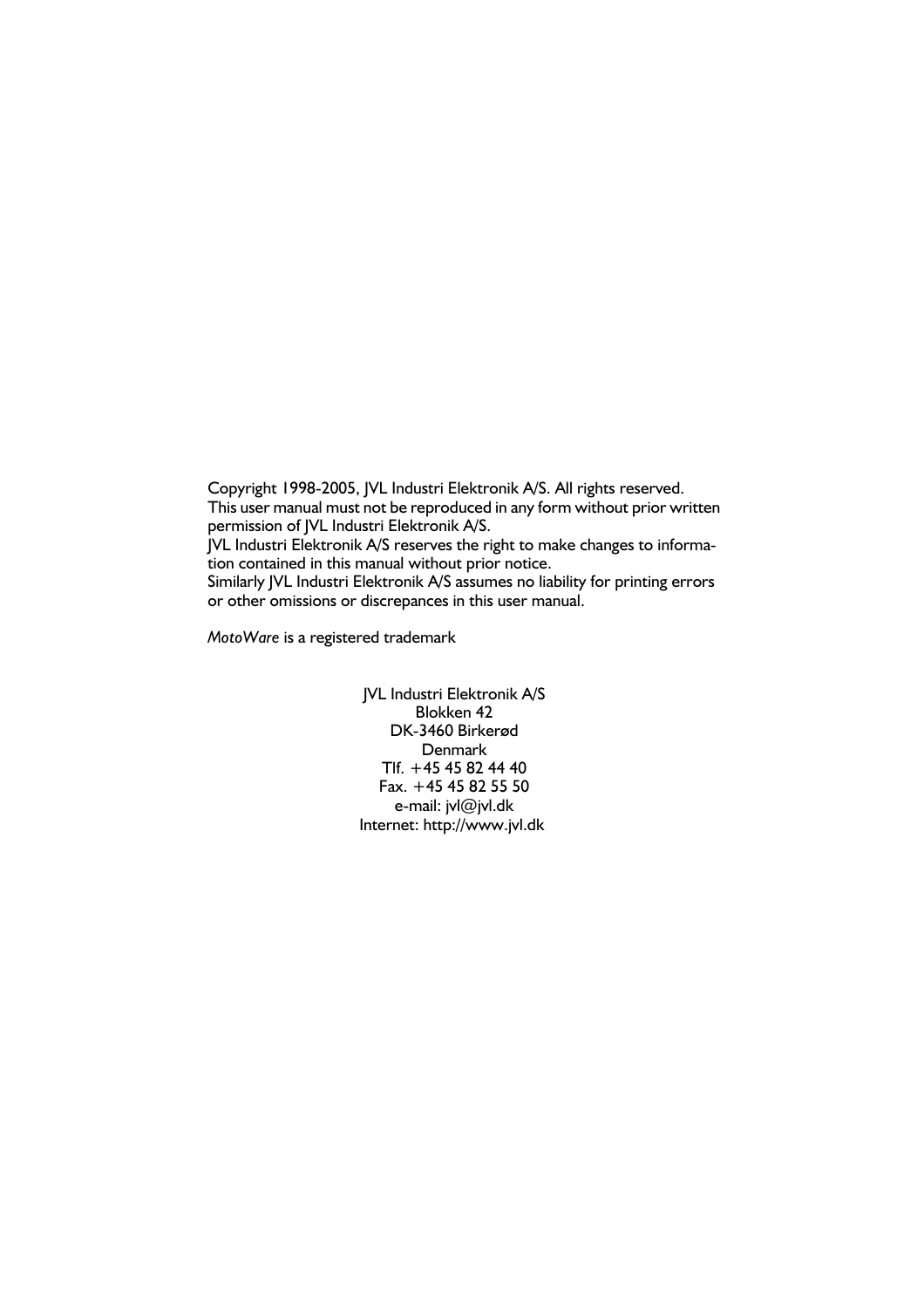| $\mathbf{L}$    |  |
|-----------------|--|
| $\overline{1}$  |  |
| 1.3             |  |
| $\mathsf{I}$ .4 |  |
| 1.5             |  |
| 1.6             |  |
| 1.7             |  |
| 1.8             |  |
| 1.9             |  |
| 1.10            |  |
| 1.11            |  |
| 1.12            |  |
| 1.13            |  |
| 1.14            |  |
| 1.15            |  |
| 1.16            |  |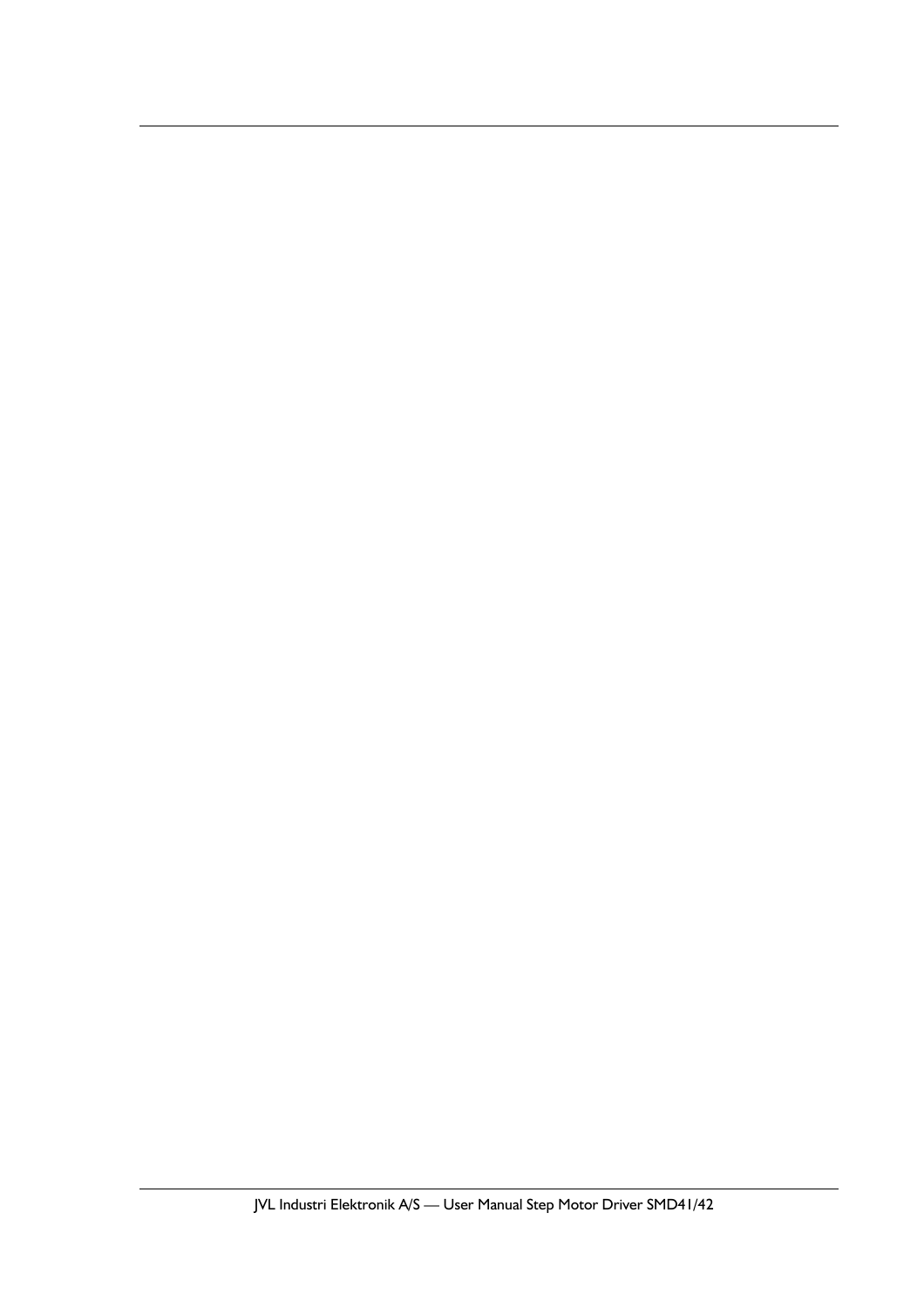**1**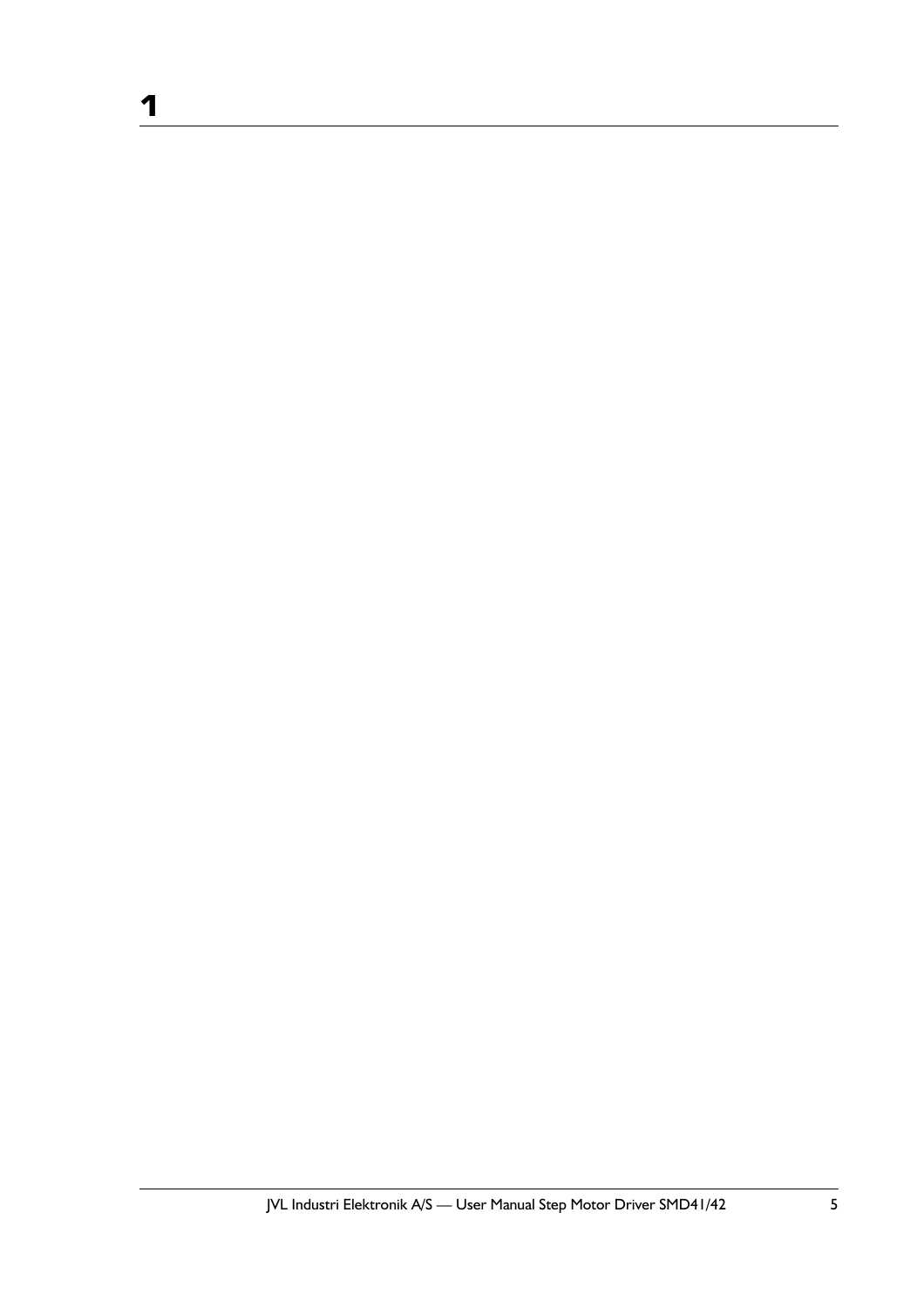Step Motor Driver SMD41/42 is a mini-step driver which has been designed for driving step motors with phase currents of up to 9 Amp/phase (RMS).

Driver SMD41/42 is available in 10 different versions for supplying various phase currents and step resolutions up to 25,000 steps per motor revolution.

| Overview - SMD41/42 Step Motor Driver Series |                         |                    |  |
|----------------------------------------------|-------------------------|--------------------|--|
| <b>Motor</b>                                 | Ministeps per full-step |                    |  |
| <b>Current</b><br>per phase                  | 1/2/4/8                 | 10 / 25 / 50 / 125 |  |
| 3Amp/RMS                                     | <b>SMD41A3</b>          | <b>SMD41A2</b>     |  |
| 6Amp/RMS                                     | <b>SMD41/42B3</b>       | <b>SMD41/42B2</b>  |  |
| 9Amp/RMS                                     | <b>SMD41/42C3</b>       | <b>SMD41/42C2</b>  |  |

The advantage of using a ministep driver instead of a conventional driver is that mechanical resonance problems are significantly minimised. Resonance most often occurs at slow motor speeds and results either in loss of motor torque or the appearance of significant harmonics. The principle of the ministep technique is to drive the motor using a sinusoidal current in the interval between 2 physical full steps. This reduces the step velocity between each step and thus damps the resonance significantly.

A special feature of the SMD41/42 Driver provides a choice of 4 different curve forms to be used for mini-stepping. Theoretically it is correct to control the motor phase current using a sinusoidal current as mentioned above, but in practice however it is often advantageous to drive the motor using a modified sinusoidal curve since there is not always a linear relationship between the current and the motor position.

Motor Driver SMD41/42 is built into a black aluminium casing which provides a very robust construction that is insensitive to mechanical vibration. Both 2-phase and 4-phase step motors can be connected to the Driver, which utilises the "Bipolar Chopper" principle of operation, thus giving optimum motor performance.

### **Main Features:**

- Wide range of power supply: 20-80 VDC (SMD41) or 20-160VDC (SMD42) .
- Step frequency up to 800 kHz.
- Step Resolution: 200, 400, 800, 1600, 2000, 5000, 10000, 25000 ministeps per motor revolution.
- Galvanically isolated Step-pulse and Direction Inputs.
- "Power dump" output for sinking overloads.
- Automatic switching between Operating and Standby Currents.
- Facility for control of Operating and Standby currents via externally applied voltage 0-2.5V or 0-20mA.
- Small physical dimensions:  $100 \times 22 \times 114$  mm
- Error output for temperature overload and short-circuit conditions.
- Thermal overload protection.
- Filter option for Step-pulse Input.
- Compatible with previous model SMD40.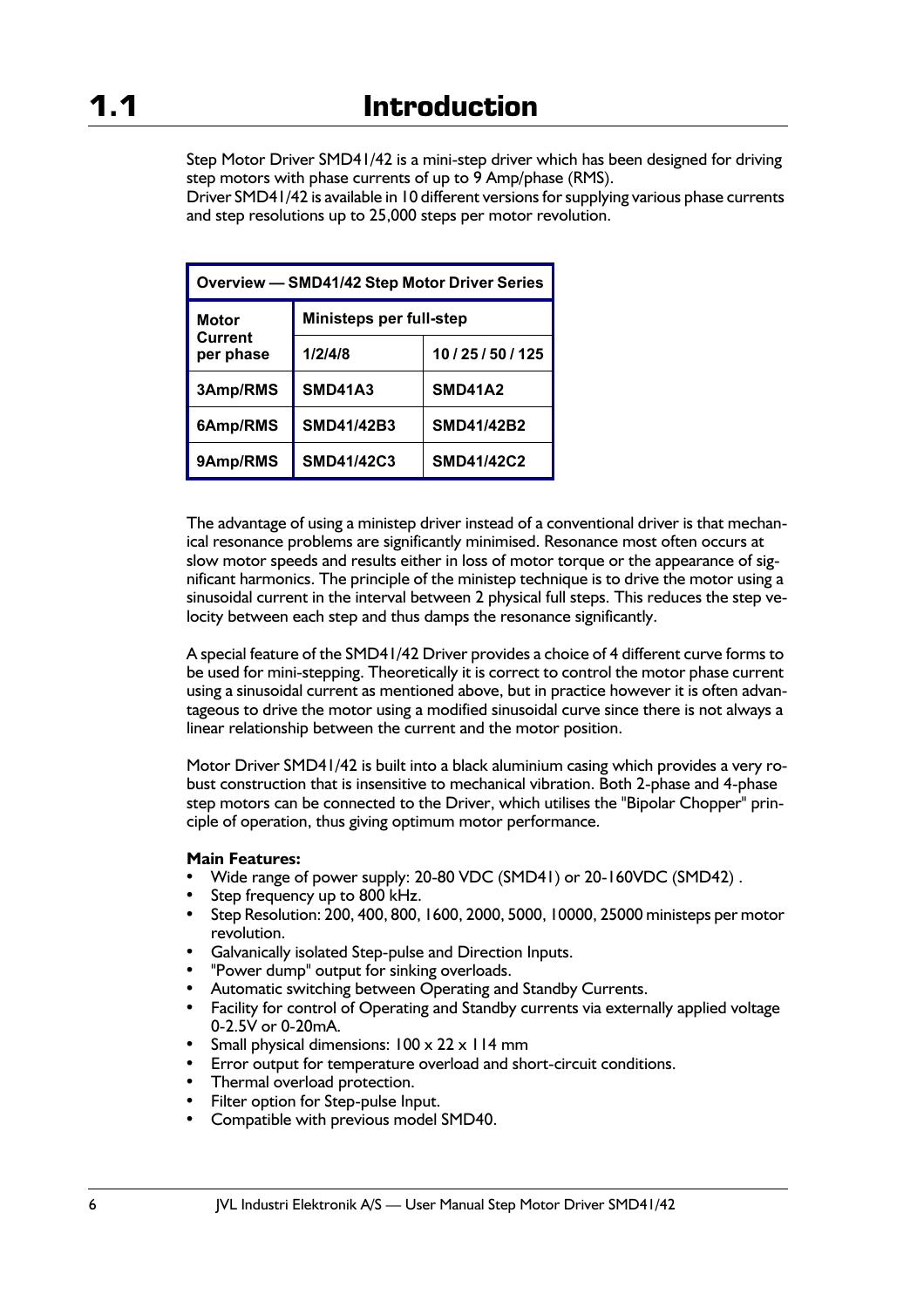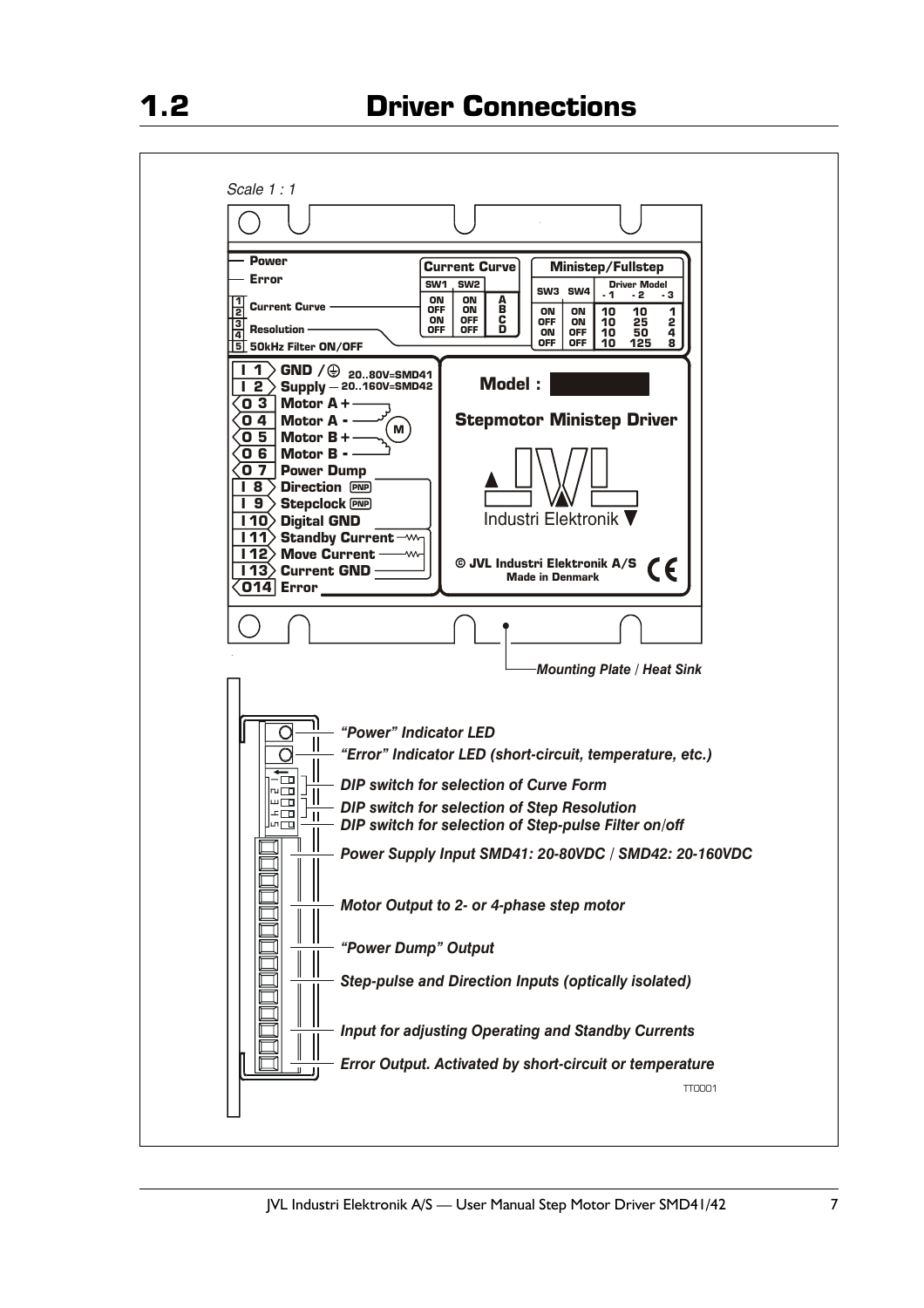

### **1.3.1 Power Supply**

The power supply for the SMD41/42 is connected to the Driver via terminals 1 and 2. The supply must have an output capacitor of at least 4700 $\mu$ F for optimum operation. To minimise cable induction, this capacitance should not be connected more than 1m from the Driver. 0.75mm cable (minimum) should be used to connect the power supply to the Driver. A T6.3 fuse (SMD41) will do it if you are using 80V and T10A fuse (SMD42) but please keep in mind that it must be a "slow blow" type. The current consumption can be very high during power up since the driver already at 20V try to achieve the selected motor current. The worst case situation is if the driver is setup for full current and is applied with step pulses at the same time during power up.

**Important!**: The SMD41/42 should be protected using a slow-blow fuse of max. 10A since there is no internal fuse. The removable connector must never be removed while power is connected to the SMD41/42 as this will significantly shorten the connector's lifetime.

### **1.3.2 Power dump**

In certain circumstances, the step motor connected to the Driver can induce significant reverse energy surges back to the Driver. This occurs primarily during rapid deceleration of a step motor when large inertial masses are being decelerated. This phenomenon can be problematic since the energy can only be led to the Driver's power supply capacitor, resulting in a large voltage increase.

In situations where the Driver is nominally powered by a voltage of 80VDC (or 160VDC for SMD42), this does not leave any margin for the above-mentioned reverse power surges. In order to solve this problem, the SMD41/42 Driver is equipped with a "safety valve" in the form of terminal 7 (see above illustration). This terminal is connected to a circuit which short-circuits the terminal to ground if the supply voltage exceeds 95VDC (or 180VDC for SMD42). The short circuit is decoupled only when the supply voltage falls below 91VDC(or 168VDC for SMD42). The terminal must be connected to an external resistor, the size of which depends on deceleration parameters. Typically a 30- 50ohm/50W (or 68-100 Ohm for SMD42) resistor will be suitable. More specific guidelines cannot be given since the actual energy induced depends on motor data, temperature, deceleration rate, etc.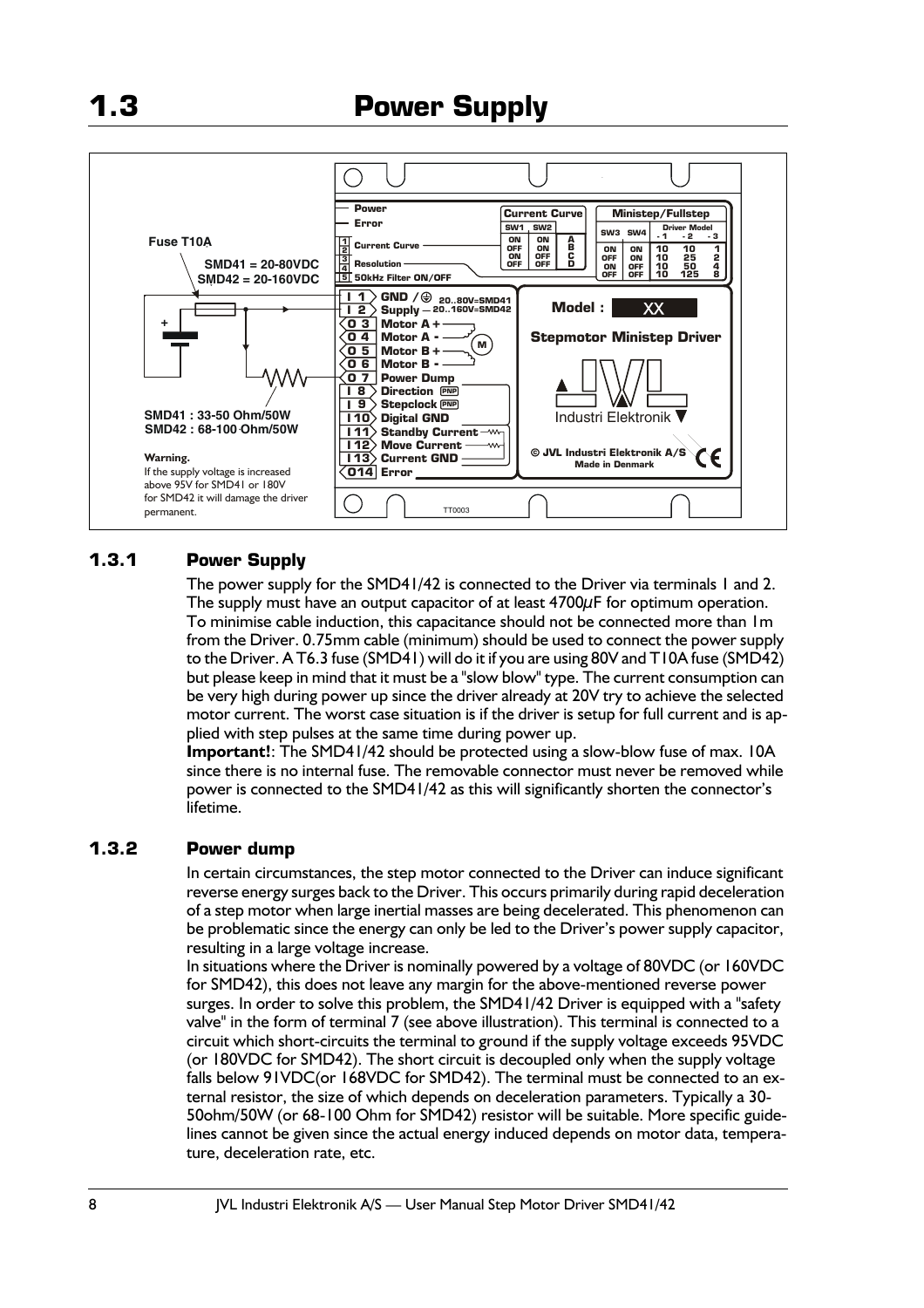# **1.4 Adjustment of Motor Phase Current**



### **1.4.1 Adjustment of Motor Phase Current**

The current supplied to each of the step motor's phases can be adjusted for standby and operating currents using input terminals 11-13. The values of Standby Current and Operating Current are determined, respectively, by the resistor connected between terminals  $11+13$  and terminals  $12+13$ . The Driver automatically switches between the two currents by detecting the presence of step-pulses. If a rising edge is detected at the stepclock input the "Move current" is selected. If no rising edges is deteccted for 100mS at the stepclock input the current is automatically switched back to "Standby current". Values for the two currents are typically adjusted so that the Operating Current is significantly higher than the Standby Current, since the motor must be supplied with more

power to drive its load during acceleration and constant operation than when it is stationary. Note that the maximum Standby Current can be 50% of the maximum current for the actual driver type. The only overriding consideration that must be made in the adjustment of motor phase currents is that the thermal output of the motor must not exceed the maximum operating temperature of the step motor — see the manufacturer's product data for the motor in question. Note that terminals 11-13 are not galvanically isolated from other Driver circuitry. The following table indicates the relationship between resistor values and motor phase currents. As illustrated, the motor current is also dependent on the model of the SMD41/42 Driver.

| Motor Current (Amps RMS per phase) | <b>Resistor R1-2</b> |                   |                       |  |
|------------------------------------|----------------------|-------------------|-----------------------|--|
| SMD41Ax                            | <b>SMD41/42Bx</b>    | <b>SMD41/42Cx</b> |                       |  |
| 0.00A                              | 0.00A                | 0.00A             | 0 Ohm (short-circuit) |  |
| 0.25A                              | 0.50A                | 0.75A             | 4.7kOhm               |  |
| 0.50A                              | 1.00A                | 1.50A             | 10kOhm                |  |
| 0.75A                              | 1.50A                | 2.25A             | 18kOhm                |  |
| 1.00A                              | 2.00A                | 3.00A             | 22kOhm                |  |
| 1.25A                              | 2.50A                | 3.75A             | 39kOhm                |  |
| 1.50A                              | 3.00A                | 4.50A             | 47kOhm                |  |
| 1.75A                              | 3.50A                | 5.25A             | 68kOhm                |  |
| 2.00A                              | 4.00A                | 6.00A             | 100kOhm               |  |
| 2.25A                              | 4.50A                | 6.75A             | 150kOhm               |  |
| 2.50A                              | 5.00A                | 7.50A             | 270kOhm               |  |
| 2.75A                              | 5.50A                | 8.25A             | 560kOhm               |  |
| 3.00A (Maximum)                    | 6.00A (Maximum)      | 9.00A (Maximum)   | none (open circuit)   |  |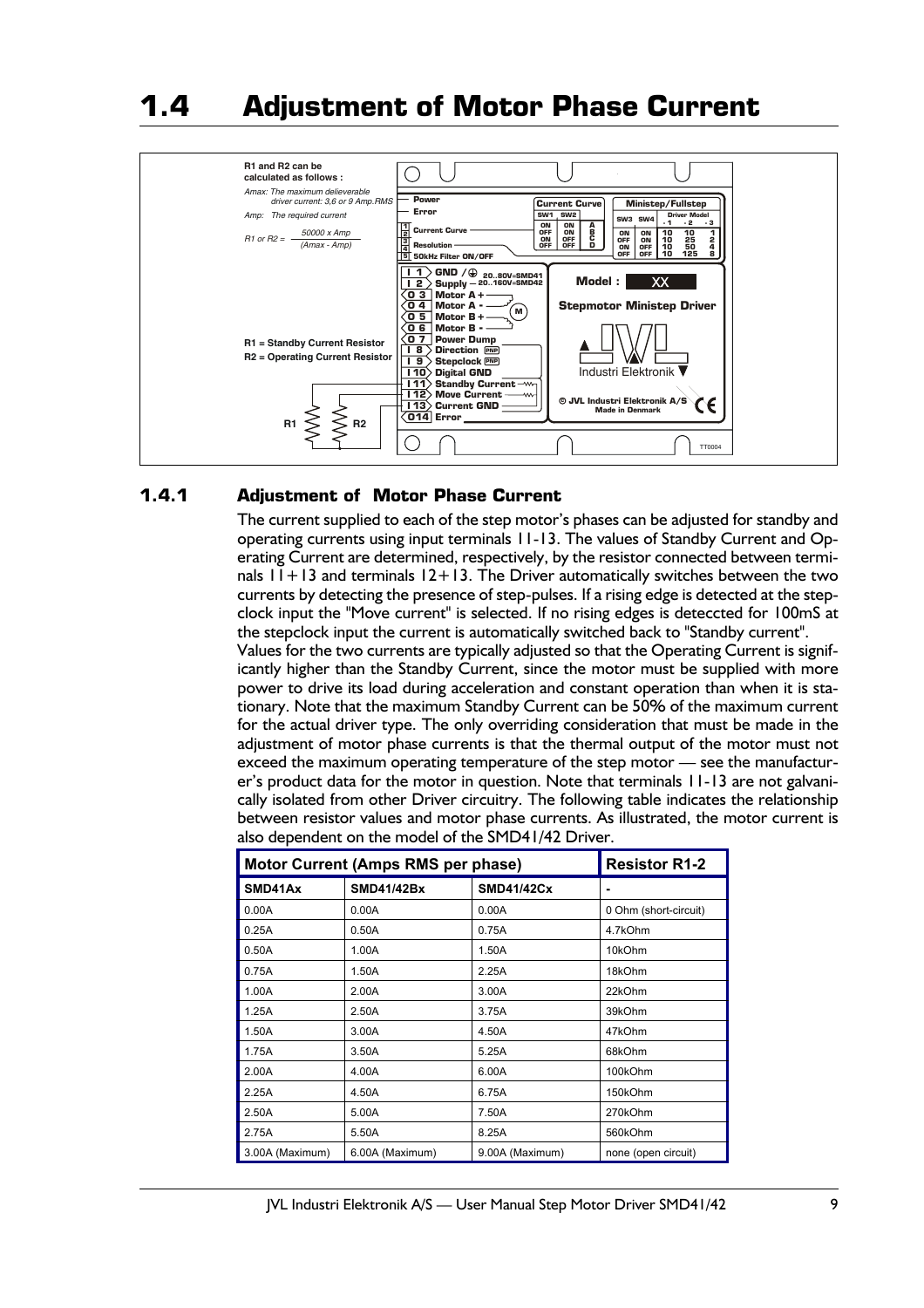# **1.4 Adjustment of Motor Phase Current**



### **1.4.2 Motor Current Controlled by Voltage or Current**

In cases where current control is not desired via an external resistor, but via an externally applied voltage, terminals 11-13 can also be used.

A voltage in the range 0 to 2.50VDC should be applied to the two terminals, corresponding to motor currents of 0 to 3Amp for SMD41Ax, 0 to 6 Amp for SMD41/42Bx, and 0 to 9 Amp for SMD41/42Cx.

If current control of the motor phase current using a standard signal in the range 0-20mA is required, a 127 Ohm/1%(E48) or 120 Ohm/5%(E24) resistor should be connected between "Current GND" and each input — see above illustration.

The relationship between the voltage at the terminals and the motor current is liniar from 0 to full-scale.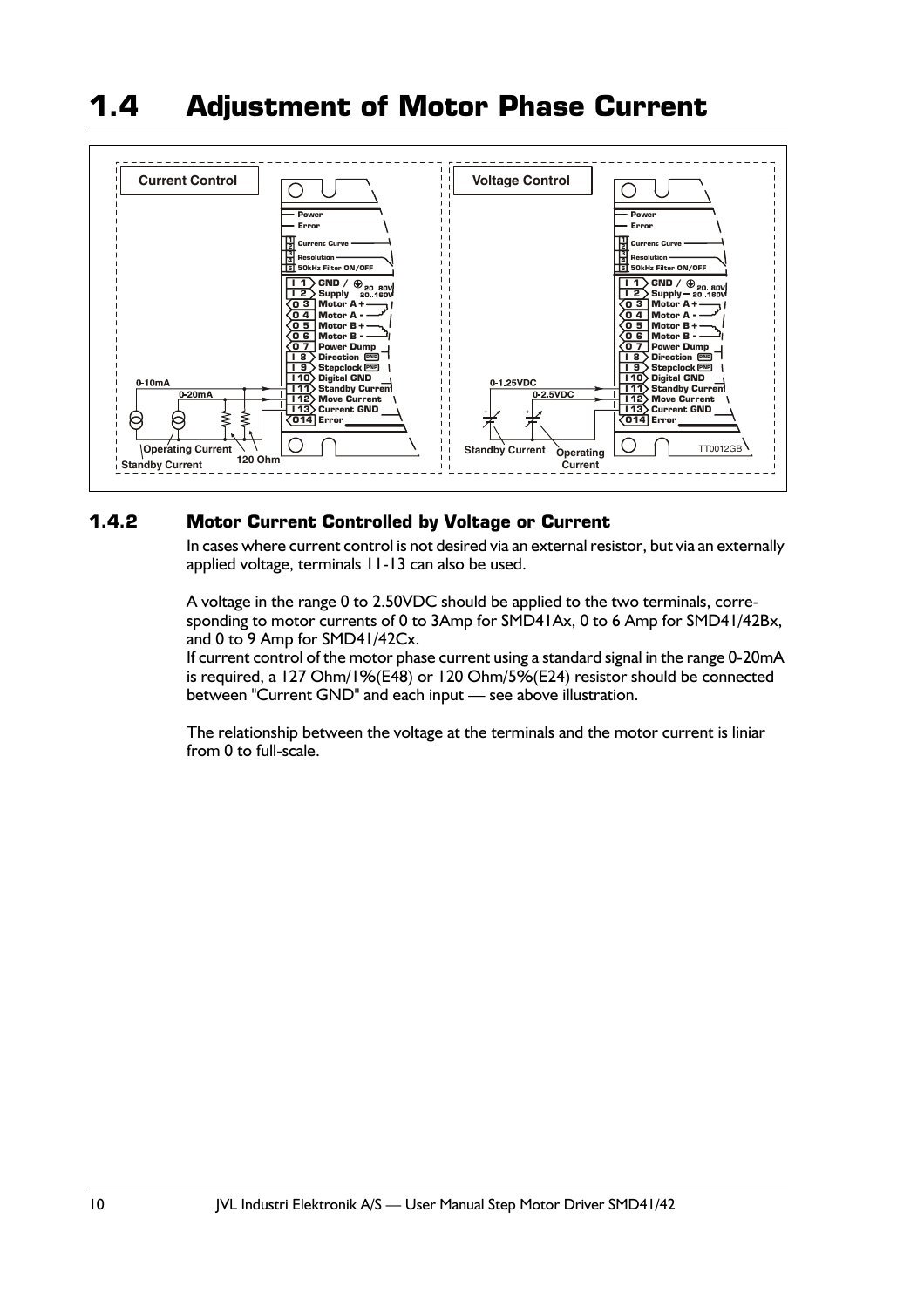

### **1.5.1 Cabling**

For Driver models that supply a phase current in the range 0 to 6 A, it is recommended that 0.75mm² cable (minimum) is used to connect the motor to the Driver.

For Driver models that supply a phase current in the range 0 to 9 A, it is recommended that 1.5mm² cable is used to connect the motor to the Driver.

Cable lengths used to connect the motor to the Driver should not exceed 10 metres because of impedance loss.

Connected cables should be securely tightened since a poor connection can cause heating and destruction of the connector terminals. Similarly, tinned conductors should be avoided. The torque used for each screw is recommended in the range 0.22 - 0.25Nm.

Important!

To minimise spurious noise emission from the motor cables and fulfil CE requirements, screened cable must be used!

If screened cable is not used, other electronic equipment in the vicinity may be adversely affected.

The removable connector must never be removed while a voltage is connected as this will significantly reduce the lifetime of the connector. Note also that the connector's lifetime is reduced by repeated connecting/disconnecting since the contact resistance of the pins is increased.

Note that GND (1) is connected to the chassis and functions as the main ground on the SMD41/42.

See also *Motor Connections,* page 21, which describes how various models of motor should be connected to the SMD41/42.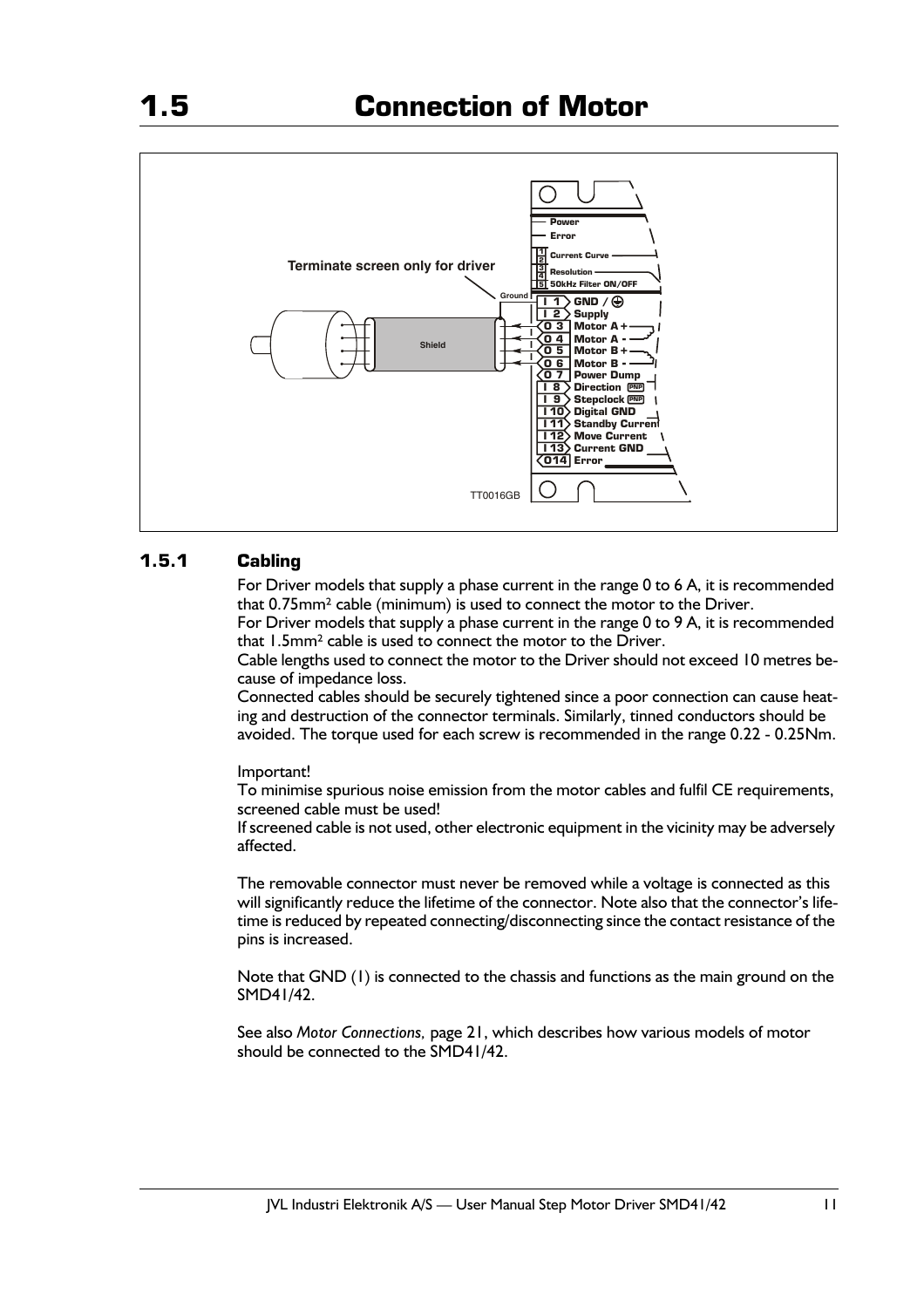

### **1.5.2 Connection of Step Motor**

Various types of step motor are available:

- **1.** 2-phase Bipolar (4 cables)
- **2.** 4-phase Bipolar/Unipolar (8 cables)
- **3.** 4-phase Unipolar (6 cables). Not suitable.

**Note** that Type 3 motors indicated above (Unipolar motors) are not suitable for operation with this series of Drivers since the Drivers utilise the bipolar principle.

Note that a bipolar system typically yields 40% greater torque than unipolar systems.

2-phase or 4-phase motors can be connected to the Drivers as follows:

### **2-phase Motors** (4 cables).

This type of motor can be directly connected to the Driver's output terminals. The Driver current adjustment must not exceed the manufacturer's specified rated current for the motor.

### **4-phase Motors** (8 cables).

This type of motor can be connected to the Driver in one of the 2 following ways:

- 1. Serial connection of phases.
- 2. Parallel connection of phases.

Selection of serial or parallel connection of the motor phases is typically determined by the speed requirements of the actual system.

If slow speeds are required (typically less than 1 kHz), the motor phases can be connected in serial. For operation at higher speeds (greater than 1 kHz), the motor phases can be connected in parallel.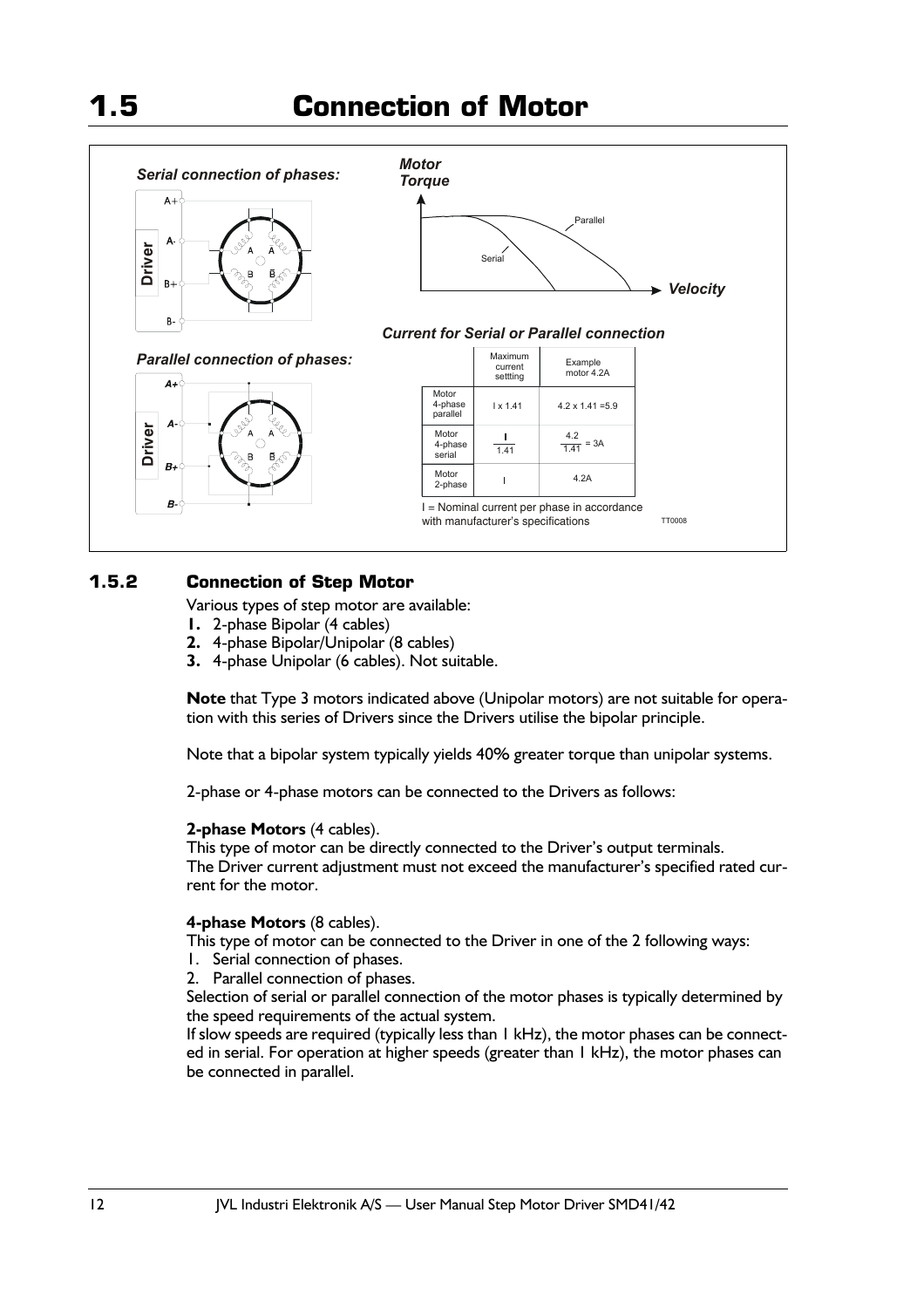### **Serial Connection**:

Using serial connection of the phases, a motor provides the same performance (up to 1kHz) as parallel connection, but using only approximately half the current. This can influence the selection of Driver model and enables a Driver rated for a lower motor current to be used. See illustration on previous page.

 If the phases of a 4-phase step motor are connected in series, the motor's rated phase current should be divided by 1.41. For example, if the rated current is 4.2A, the maximum setting of the Driver phase current must not exceed 3 A when the motor phases are connected in series.

### **Parallel Connection:**

With parallel connection of motor phases, a motor will provide better performance at frequencies greater than 1kHz compared to serially connected phases, but requires approximately twice the current. This can influence the choice of Driver since it is necessary to select a Driver that can supply twice the current used for serial phase connection. See illustration on previous page.

When the phases of a 4-phase motor are connected in parallel, the specified rated current of the motor must be multiplied by a factor of 1.41. For example, if the rated current is 4.2 A, the maximum setting of the Driver phase current must not exceed 5.9 A when the phases are connected in parallel.

It should be noted that the lower the self-induction of the motor the better since this influences the torque at high speeds. The torque is proportional to the current supplied to the motor.

The applied voltage is regulated by the Driver so that the phase current is adjusted to the selected value. In practice this means that if a motor with a large self-inductance (e.g. 100mH) is used, the Driver cannot supply the required phase current at high speeds (high rotational frequencies) since the output voltage is limited.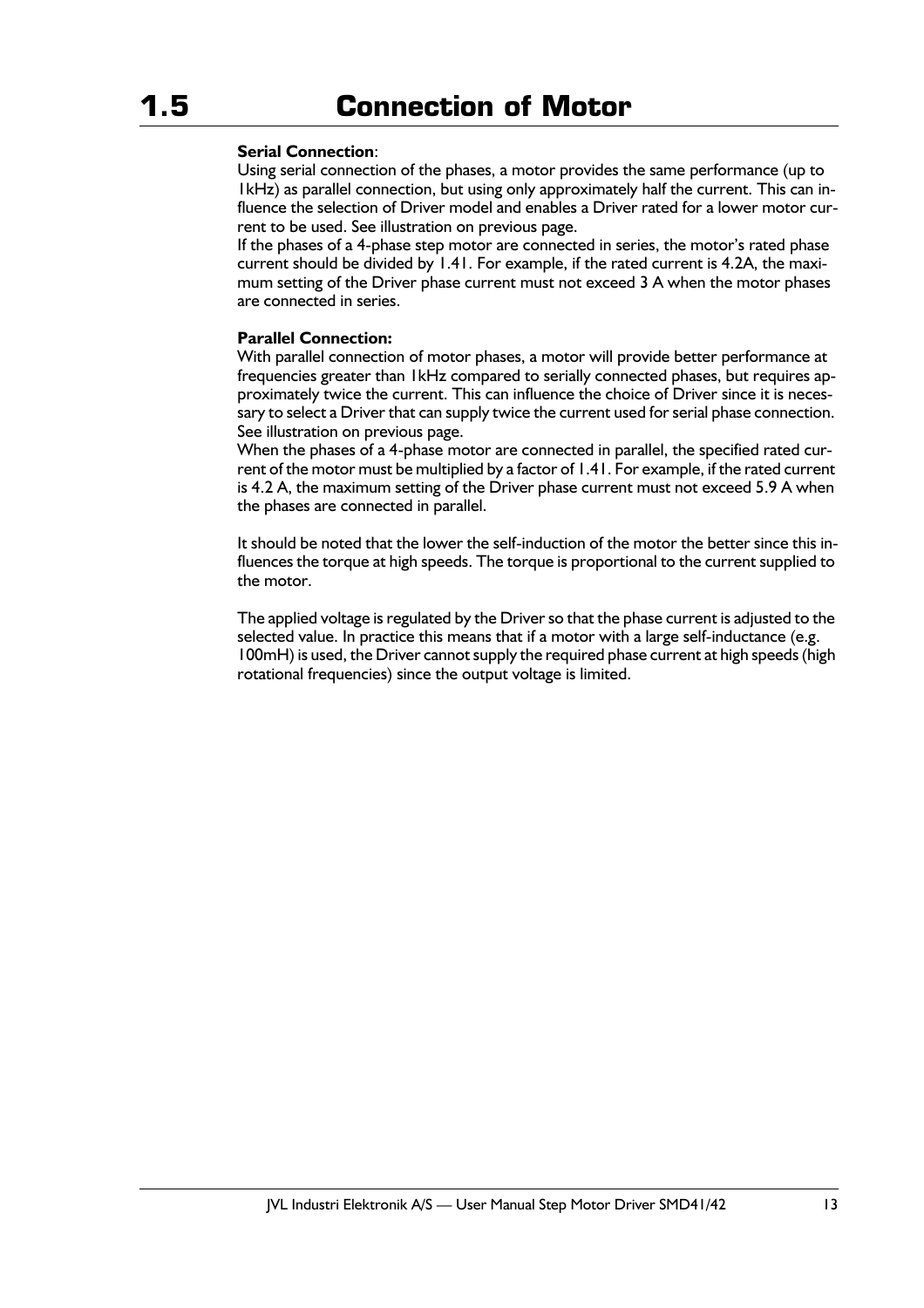

### **1.6.1 Step Pulse and Direction Inputs**

The 2 main inputs on the SMD41/42 are the Step Pulse and Direction Inputs shown in the above illustration. The Step Pulse Input is used for applying pulse signals which make the motor move. One signal pulse corresponds to a single ministep. The Direction Input determines the direction of the motor movement. If logic "1" is applied to the Direction Input, the motor moves forward. If logic "0" is applied to the Input, the motor moves backwards. Both the Step Pulse and Direction Inputs are optically isolated from other Driver circuitry and must be driven either by a push-pull driver or a PNP (source) driver. The Inputs can handle voltages in the range 0 to 30 V, which makes the SMD41/42 well suited for industrial applications, for example in PLC systems.

Optical isolation of the Inputs ensures that the SMD41/42 is not affected by extraneous electrical noise.

Both Inputs are partly current driven, which also contributes to the Driver's noise immunity, particularly if the signal source is located at a distance from the Driver. It is, however, recommended that screened cable is always used for connection to the Step Pulse and Direction Inputs.

Both inputs must be controlled from a "Source-driver". This means that they share a common ground — see above illustration.

The Driver executes the step on the leading flank of the Step Input pulse — see above illustration.

### **1.6.2 Input Filter**

In situations where the step-pulse signal's rise and fall time is very slow -  $> 1 \mu S$ , it is recommended that the built-in Input Filter is used. The Filter is enabled by setting DIP switch 5 to the "ON" position. This limits the bandwidth of the Step Pulse Input to <50kHz. Note that the pulse width must be  $> 10 \mu S$  if the Input Filter is used.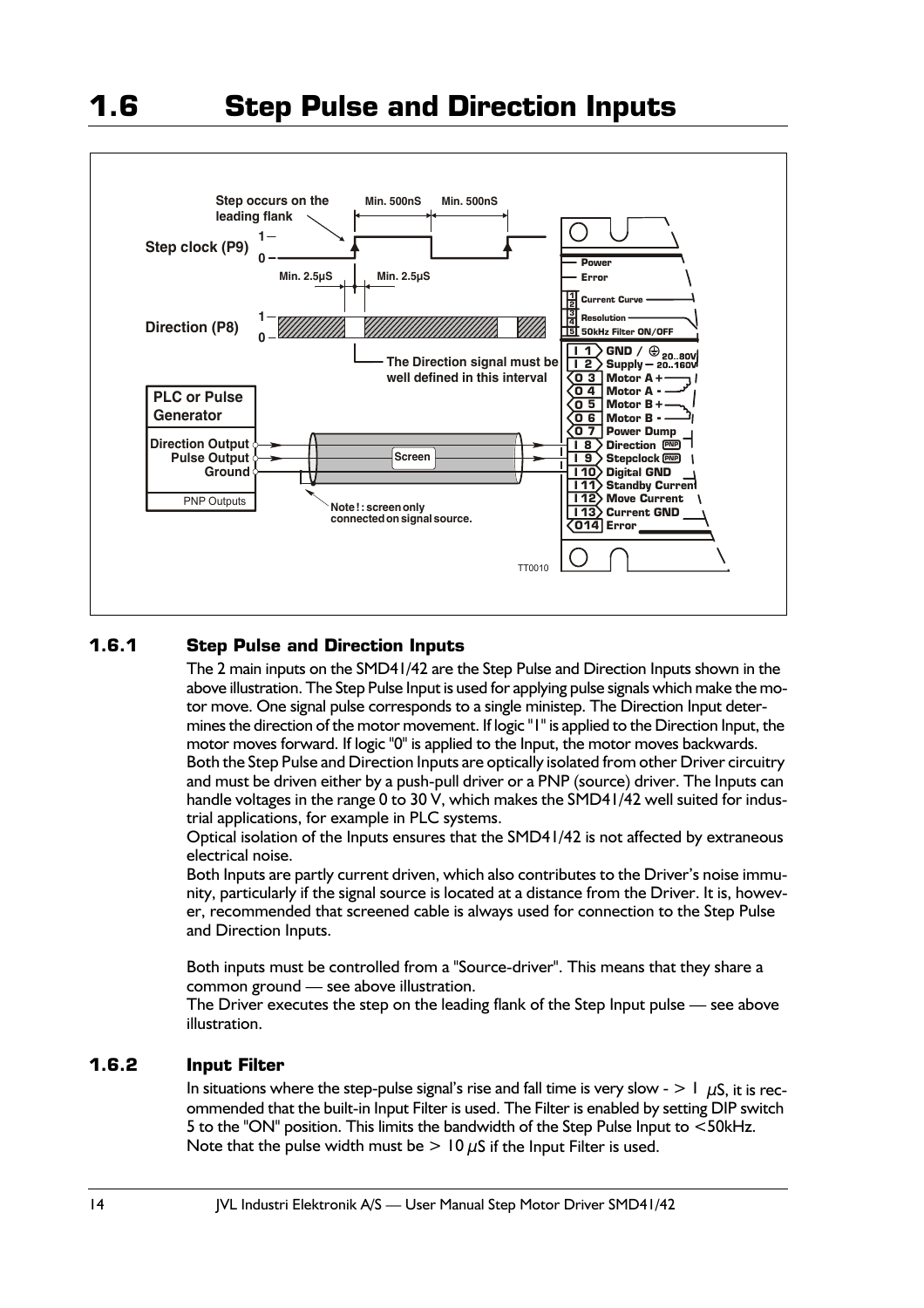## **1.6 Step Pulse and Direction Inputs**



### **1.6.3 Signal Source with NPN Output**

Normally the output circuit of the signal source is regarded as a PNP output to comply with European Standard. However there are a number of PLC controllers or PC axis boards that use an NPN output.

 To connect these NPN systems to the SMD41/42, a "pull up" resistor must be used, as shown in the above illustration.

The size of the resistor depends on the actual signal source used. Use the following table to determine the required resistance.

| Voltage  | <b>Resistance</b><br>(R) |
|----------|--------------------------|
| 5-8VDC   | 470 Ohm                  |
| 8-14VDC  | 1.5 kOhm                 |
| 14-20VDC | 2.2 kOhm                 |
| 20-30VDC | 2.7 kOhm                 |

It is recommended that a resistor type SFR25 (0.5W) or SFR16 (0.3W) is used.

### **1.6.4 Input Circuitry**

As shown in the above illustration, the Driver's input circuitry is galvanically isolated from other circuits.

This prevents ground loops that could cause unwanted errors in the step pulse and direction signals. Note that the Inputs' ground (Digital GND) is also used for the Error Output P14.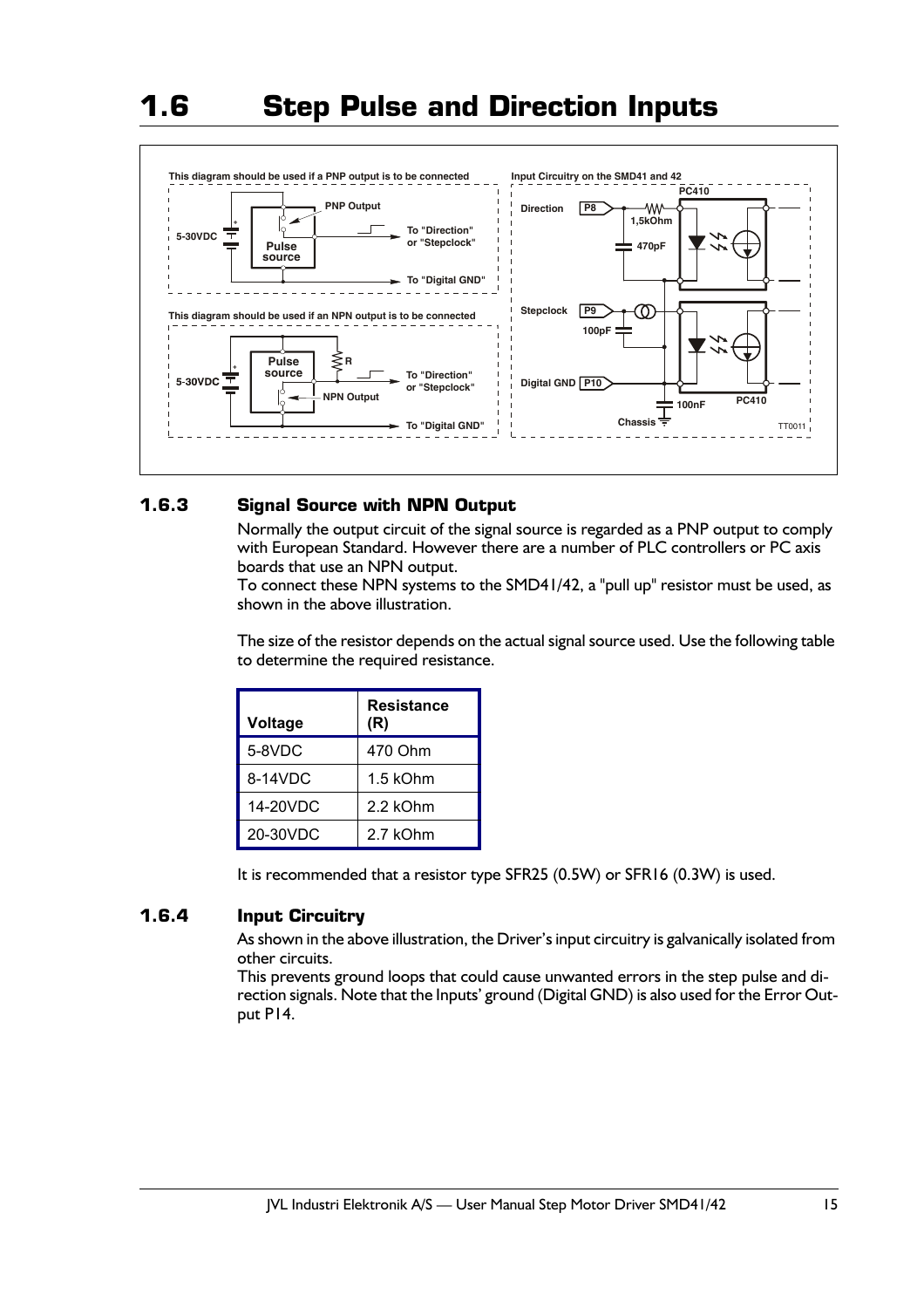

### **1.7.1 Error Output**

The Driver's Error Output enables a PLC or other equipment in a motion control system to verify that the Driver is functioning correctly.

Under normal operation the Error Output has a status of logic "1", but if the Driver is short-circuited or the temperature exceeds 85 degrees Centigrade, the Output is switched to logic "0".

Note that the Output is of the NPN type and must therefore have a "Pull up" resistor connected to the actual supply (0-30VDC).

For a PLC system operating with 24V levels, a 2.2kOhm resistor will typically be required.

This relatively low resistance is necessary to maintain a current of 10mA, which is typically required for a PLC input to be activated.

For 5V logic inputs, a resistance of 1kOhm is recommended.

**Note** that the Error Output has a maximum rated loading of 50mA and is not short-circuit protected!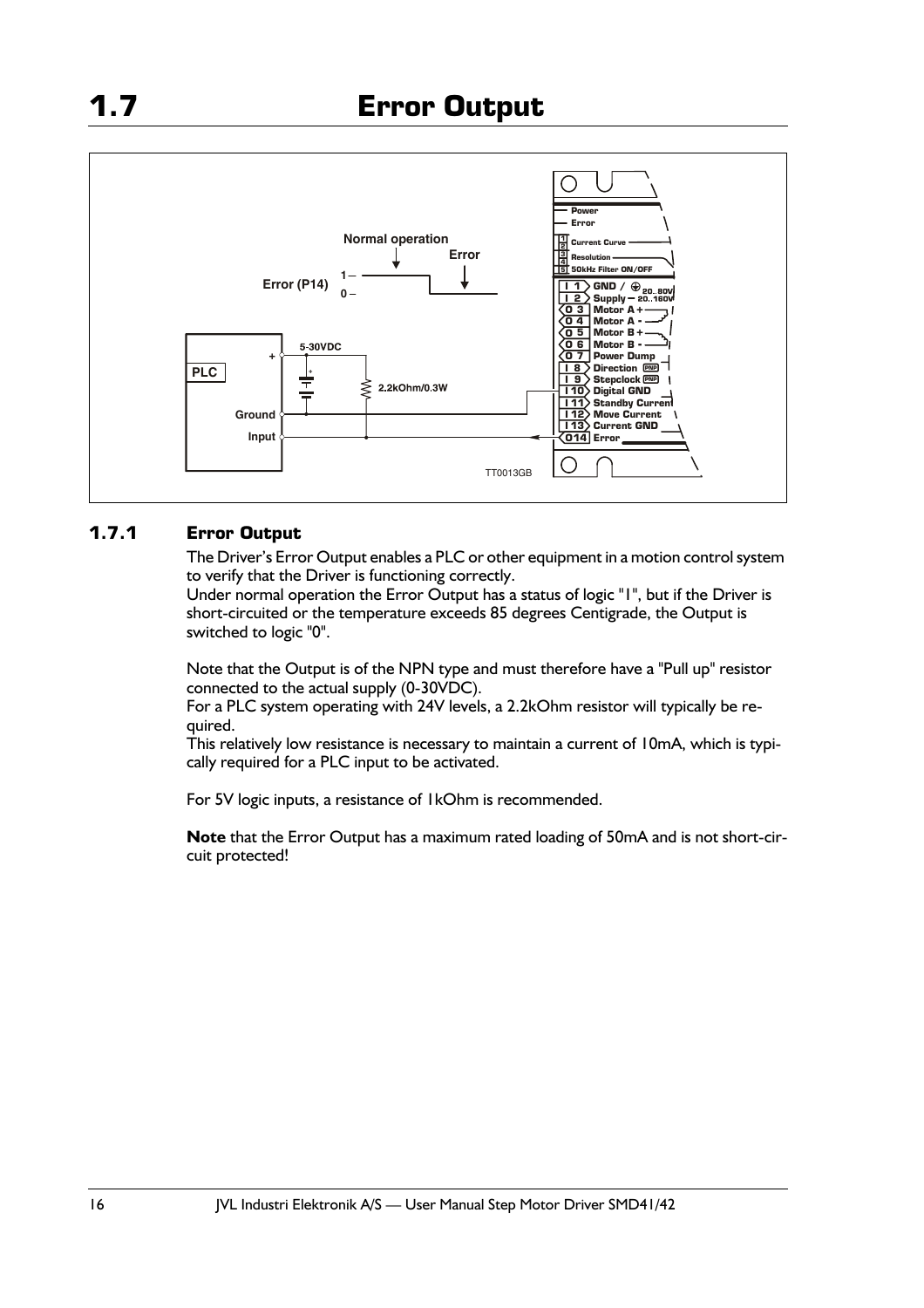

### **1.8.1 Selection of Curve Forms**

The mini steps normally use a sinusoidal curve to drive the motor.

For some types of step motor, the relationship between current and the step motor's position is not completely linear.

In such cases, it is possible to modify the sinusoidal curve and thus achieve better and more precise positioning of the motor.

Using 2 DIP switches on the Driver (see above illustration), it is possible to operate the motor using 1 of 4 different curve forms: ideal sinusoidal curve, sine + 3%, sine + 6% or sine -  $3\%$ .

The DIP switch settings are given below:

| <b>DIP-switch settings</b> |     | <b>Curve form</b>    |
|----------------------------|-----|----------------------|
| OΝ                         | OΝ  | Curve A - Ideal sine |
| <b>OFF</b>                 | OΝ  | Curve B - Sine +3%   |
| OΝ                         | OFF | Curve C - Sine +6%   |
| 7FF                        | OFF | Curve D - Sine -3%   |

Contact JVL if external control of the selection of the curve form is required.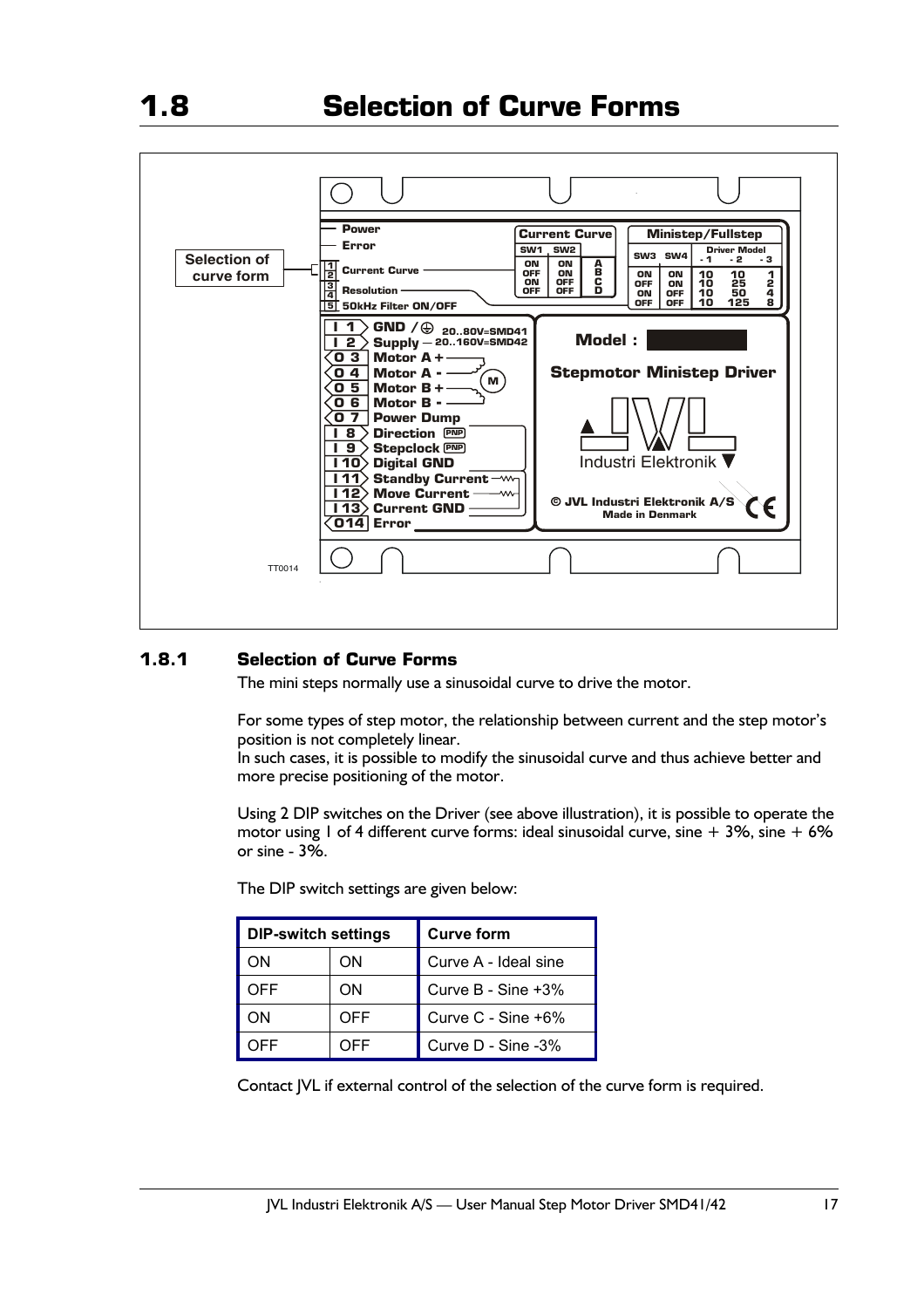

### **1.9.1 Step Resolution**

The SMD41/42 series comprises 3 different step resolution groups. SMD41/42x3 has the lowest resolution and SMD41/42x2 has the greatest. The following table shows the step resolutions that are available. The values "per revolution" are based on a standard motor with 200 steps per revolution.

| <b>Type</b>               | Mini steps/full step | Mini steps/revolution    |  |  |
|---------------------------|----------------------|--------------------------|--|--|
| $\blacksquare$ SMD41/42x2 | 10, 25, 50, 125      | 2000, 5000, 10000, 25000 |  |  |
| $\blacksquare$ SMD41/42x3 | 1, 2, 4, 8           | 200, 400, 800, 1600      |  |  |

For Driver models SMD41/42x2 and SMD41/42x3, the ministep resolution can be adjusted using 2 DIP switches on the side panel of the Driver — see above illustration.

Use of higher step resolution minimises mechanical resonances and thus provides optimum motor torque throughout the entire range of velocity. Note that the motor's resonances/torque is also heavily determined by the supply voltage. At high supply voltages, optimum torque is achieved at high rates of revolution.

Contact JVL if control of step resolution from an external unit is required.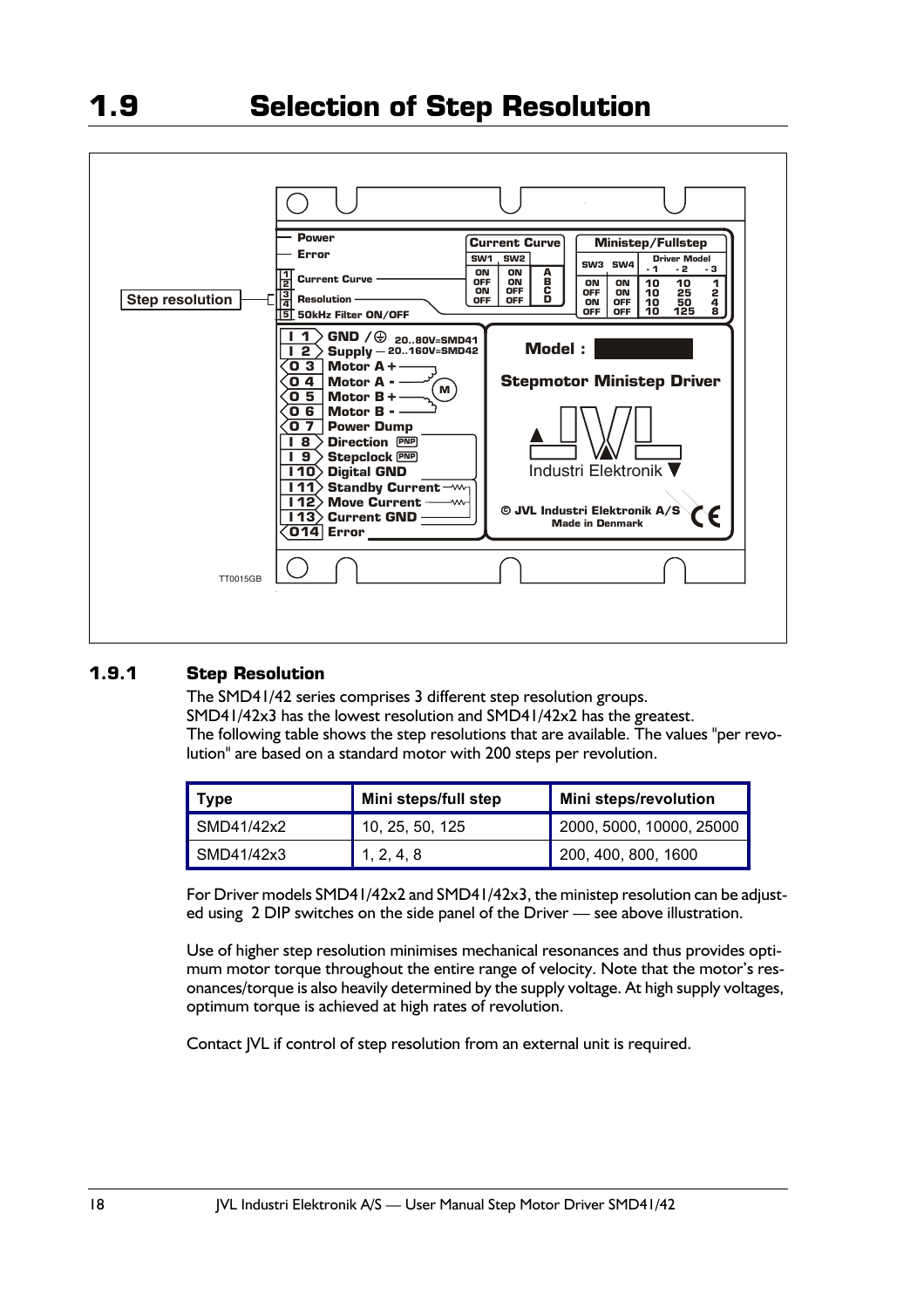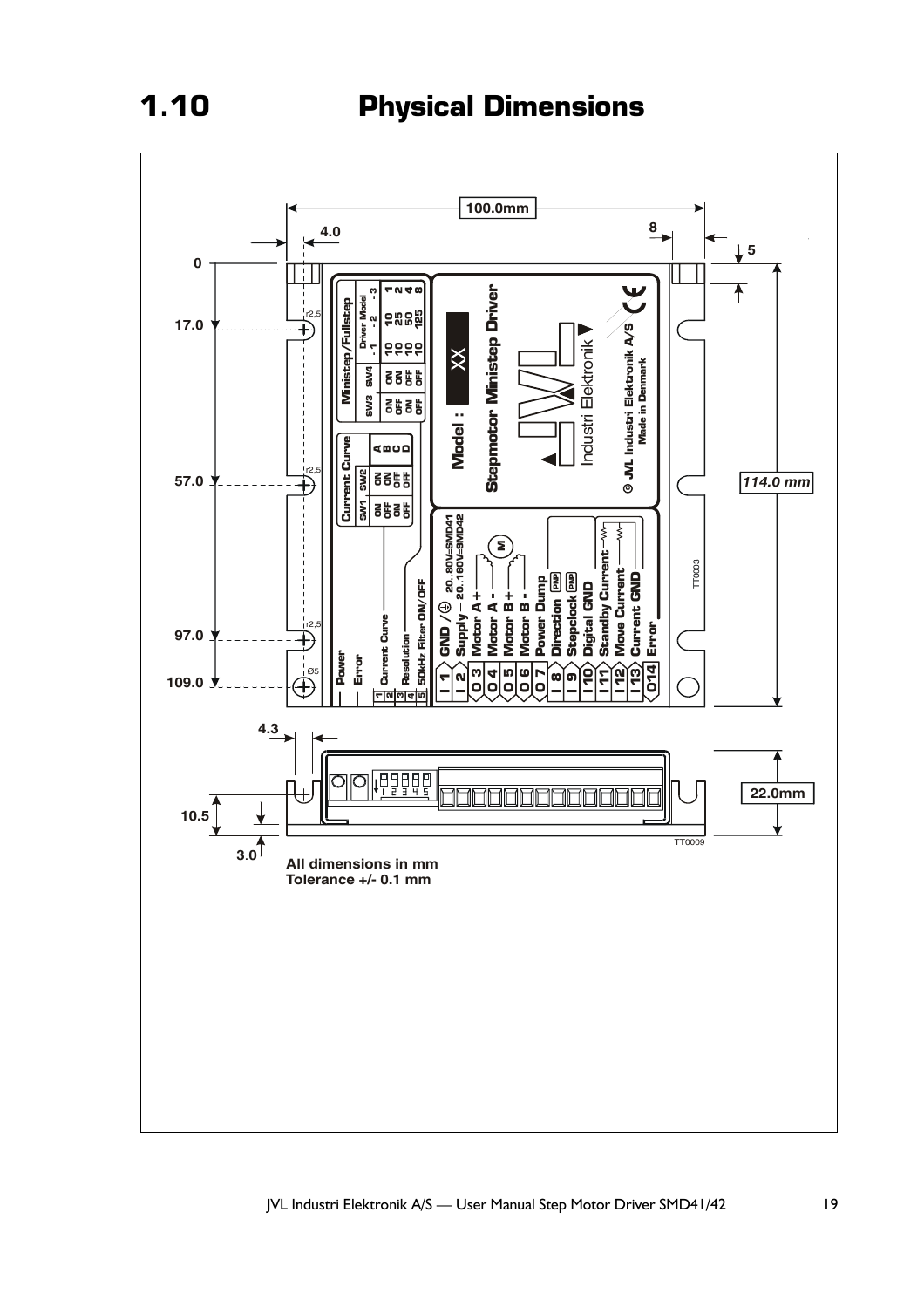|                                       | <b>Minimum</b> | <b>Typical</b>           | <b>Maximum</b>               | <b>Absolute</b><br>maximum   | <b>Units</b> |
|---------------------------------------|----------------|--------------------------|------------------------------|------------------------------|--------------|
| <b>Power Supply:</b>                  |                |                          |                              |                              |              |
| SMD41 : Supply Voltage - nominal      | 20             |                          | 80                           | 90                           | <b>VDC</b>   |
| SMD42 : Supply Voltage - nominal      | 20             |                          | 160                          | 70                           | <b>VDC</b>   |
| Current Consumption, without motor    | 35 @80V        | 67 @40V                  | 170 @20V                     | $\blacksquare$               | <b>mADC</b>  |
| <b>Driver Stage:</b>                  |                |                          |                              |                              |              |
| <b>Chopper Frequency</b>              | 20             |                          | 24                           | $\qquad \qquad \Box$         | kHz          |
| Motor Current (per phase)             | 0.0            |                          | $(3, 6, 9)^*$                | $\overline{a}$               | A RMS        |
| Power Loss in Driver (Watt per A RMS) |                | 1.5                      |                              | ÷,                           | Watt         |
| "Power Dump" Output:                  |                |                          |                              |                              |              |
| <b>Continuous Current</b>             |                |                          | $\overline{2}$               |                              | <b>ADC</b>   |
| Voltage SMD41(42)                     | 0              |                          | 90 (180)                     | 100 (200)                    | <b>VDC</b>   |
| <b>Step Pulse Input:</b>              |                |                          |                              |                              |              |
| Voltage Logic "1"                     | 4.3            |                          | 28                           | 32                           | <b>VDC</b>   |
| Voltage Logic "0"                     | 0              |                          | 3.0                          | $\overline{a}$               | VDC          |
| Current Logic "1"                     | 8              |                          | 12                           | Ĭ.                           | <b>mADC</b>  |
| Current Logic "0" (open)              | 0              |                          | 3                            | $\overline{a}$               | <b>mADC</b>  |
| Pulse Duration - Logic "1"            | 500            |                          |                              | $\overline{a}$               | ns           |
| Pulse Duration - Logic "0"            | 500            |                          |                              | L,                           | ns           |
| <b>Rise Time</b>                      |                |                          | 100                          | $\overline{a}$               | ns           |
| Decay Time                            |                |                          | 100                          | $\overline{a}$               | ns           |
| Frequency                             | 0              |                          | 800                          | L,                           | kHz          |
| Frequency (with Step Filter - DIP 5)  | 0              |                          | 50                           | $\blacksquare$               | kHz          |
| <b>Direction Input:</b>               |                |                          |                              |                              |              |
| Voltage Logic "1"                     | 4.3            |                          | 28                           | 32                           | <b>VDC</b>   |
| Voltage Logic "0"                     | 0              |                          | 3                            | $\frac{1}{2}$                | <b>VDC</b>   |
| Current Logic "1" (source)            | 10             |                          | 20                           | $\overline{a}$               | <b>mADC</b>  |
| Current Logic "0" (open)              | 0              |                          | 3                            | $\qquad \qquad \blacksquare$ | <b>mADC</b>  |
| <b>Current Control Inputs:</b>        |                |                          |                              |                              |              |
| Input Impedance                       |                | 50                       |                              | $\overline{a}$               | kOhm         |
| Input Voltage                         | 0              |                          | 2.50                         | 5.0                          | <b>VDC</b>   |
| Diverse:                              |                |                          |                              |                              |              |
| Temperature range (ambient)           | $-20$          |                          | 45                           | $\overline{a}$               | $^{\circ}$ C |
| Temperature alarm (internal temp.)    |                | 85                       |                              | $\overline{\phantom{a}}$     | $^{\circ}C$  |
| Humidity                              | 0              |                          | 95                           | $\overline{\phantom{0}}$     | $\%$         |
| Weight                                | $\overline{a}$ | 250                      | $\overline{a}$               | $\frac{1}{2}$                | gram         |
| Recommended Heat Sink Data SMD41Ax    | 0              | $\overline{a}$           | $\overline{a}$               | $\overline{\phantom{a}}$     | K/W          |
| Recommended Heat Sink Data SMD41Bx    | $\overline{2}$ | 1                        | $\qquad \qquad \blacksquare$ | $\overline{a}$               | K/W          |
| Recommended Heat Sink Data SMD41Cx    | 1              | 0.6                      | $\overline{\phantom{a}}$     | $\overline{a}$               | K/W          |
| Recommended Heat Sink Data SMD42Bx    | 1              | $\overline{a}$           | $\overline{\phantom{m}}$     | $\overline{\phantom{a}}$     | K/W          |
| Recommended Heat Sink Data SMD42Cx    | 0.6            | $\overline{\phantom{a}}$ | $\overline{\phantom{a}}$     | $\qquad \qquad \blacksquare$ | K/W          |

\* SMD41Ax - 3A RMS /SMD41/42Bx - 6A RMS/ SMD41/42Cx - 9A RMS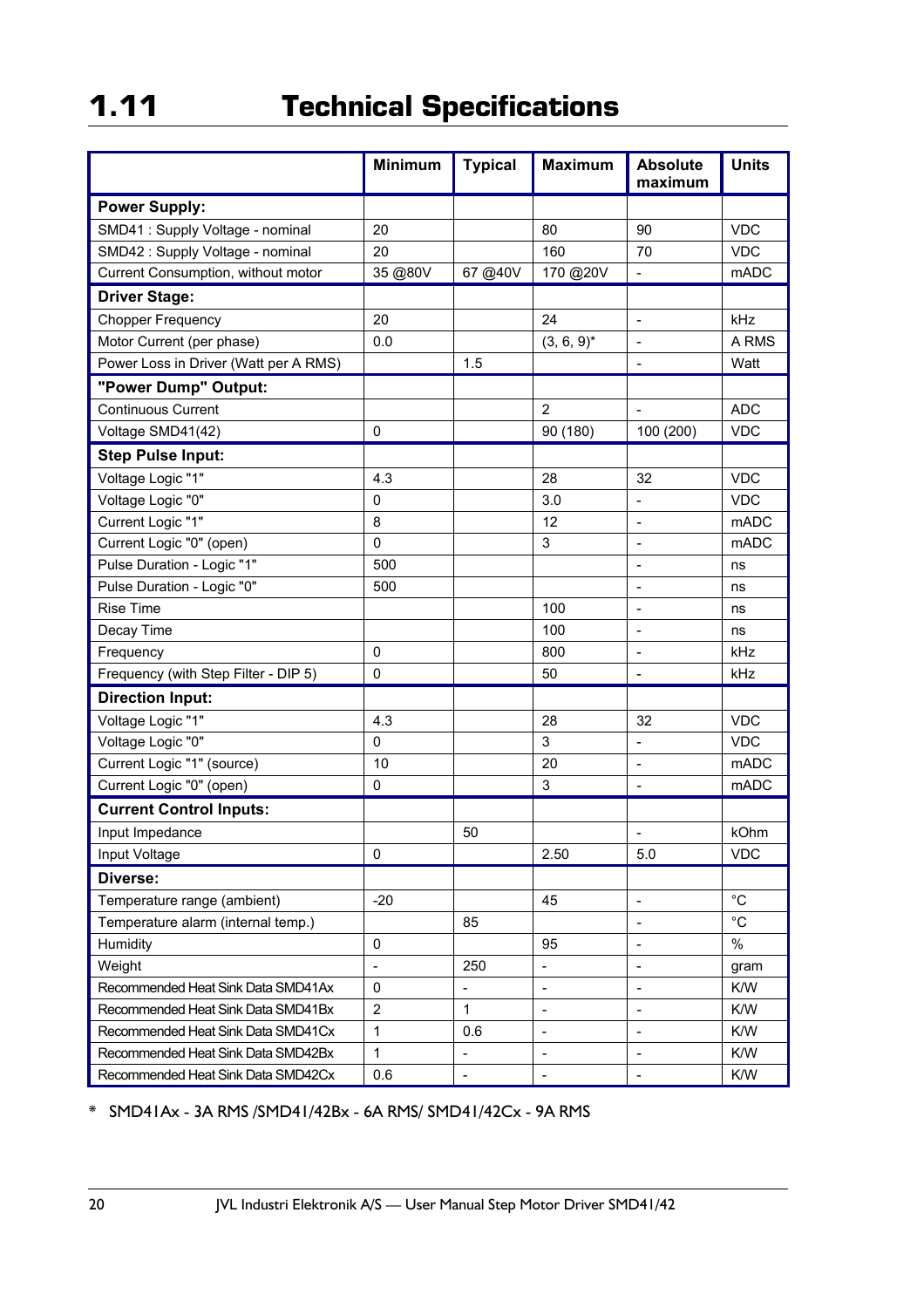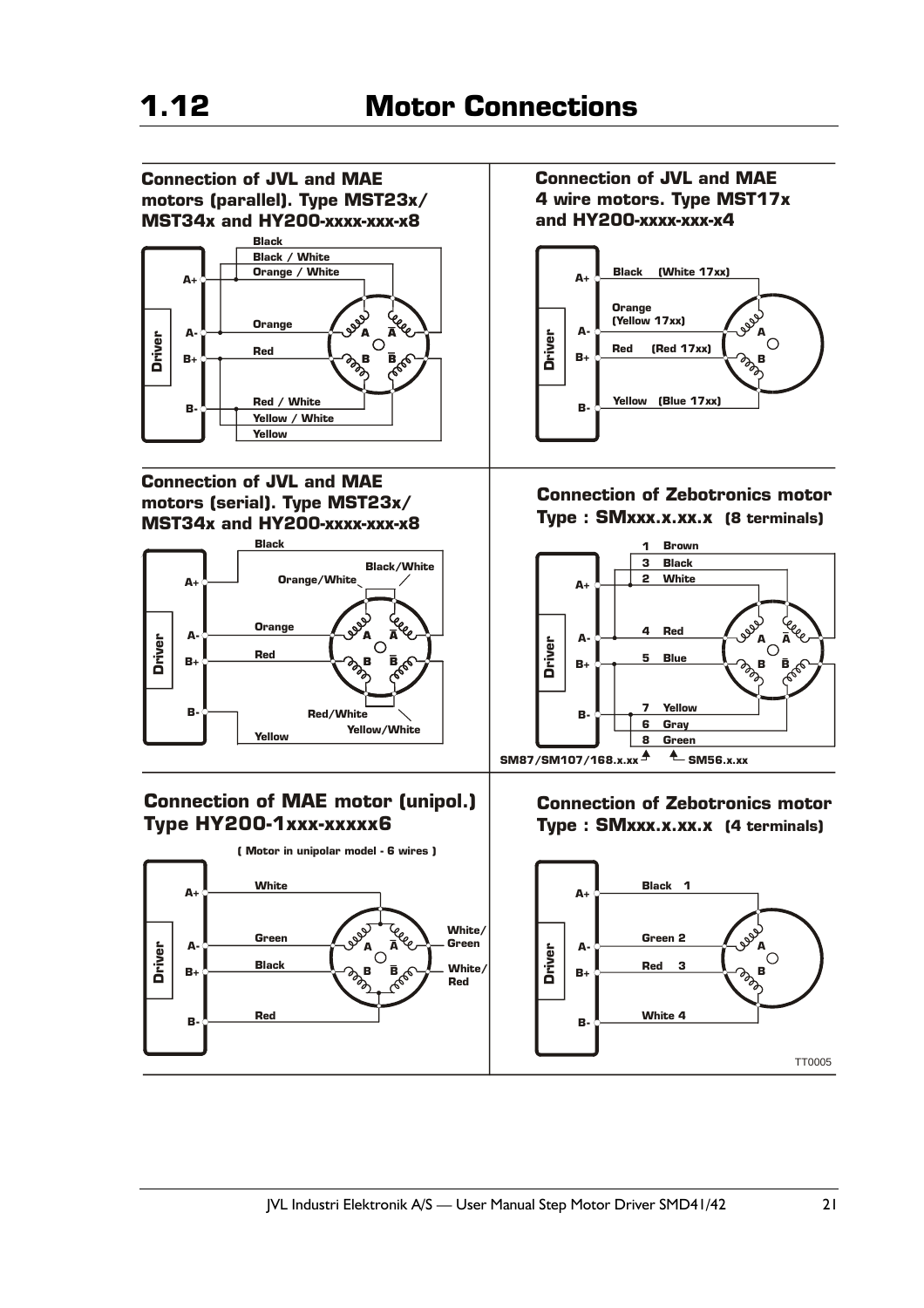**Driver**

**B+ A-**

**B-**

**A+**

**Type ZSx.xxx.x,x**

**Red Brown Black**

**Connection of Phytron motor**

**Yellow Blue**

**A**  $\frac{d}{dx}$ 

**B B** B B B B B B

**Violet White Green**

### **Connection of Vexta motor Type PH2xx.xxx**



### **Connection of Vexta stepmotor Type : PH2xx-xxx**

# **Driver Driver Black Black / White Orange / White A+ A**  $\alpha$   $\alpha$   $\beta$ **Orange A-Driver**  $\begin{pmatrix} \nabla \mathbf{B} & \mathbf{B} \\ \nabla \mathbf{B} & \mathbf{B} \end{pmatrix}$ **Red B+ Red / White B-Yellow / White Yellow**

TT0006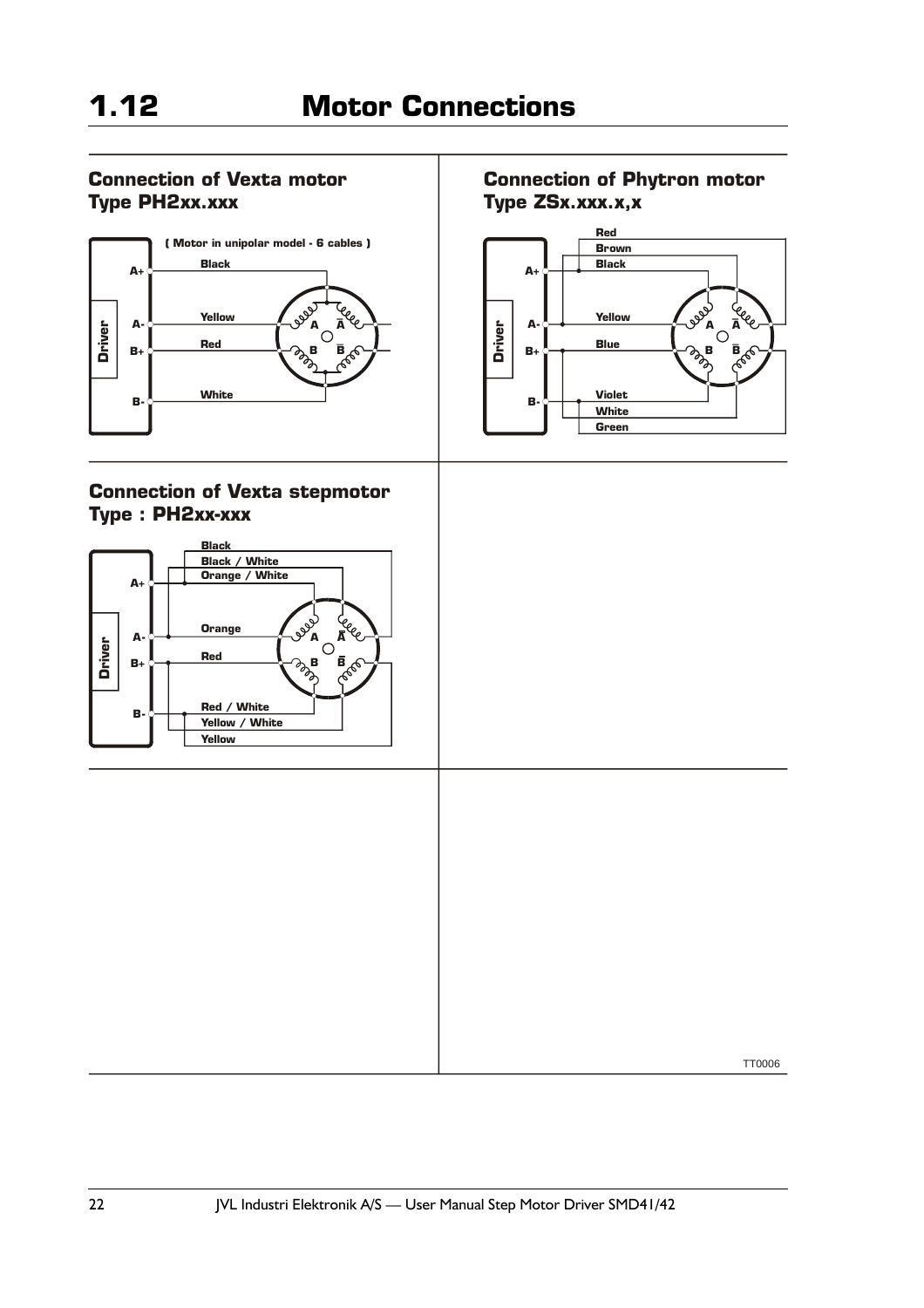

### **1.13.1 Connection to Indexer SMI30**

The above illustration shows how a typical connection is made between the SMD41/42 and JVL Indexer SMI30 or SMI31. It is recommended that screened cable is used for connecting the motor and the logic signals to the SMI3x in order to avoid spurious noise problems and to fulfil the requirements of CE conformity for the complete system. It is recommended that the cable length between the SMI3x and SMD41/42 does not exceed 2 m.

The following SMI3x registers must be set:

- **PR** Pulses per motor revolution. This register must be set according to the number of steps per revolution selected on the SMD41/42.
- **CB15**Control flag for SALA (servo alarm). This flag is set to CB15=1 so that the SMI3x accepts logic 0 as the active level for the SALA input. This means that the SMI3x detects any error from the SMD41/42 when the "Error" Output goes to logic 0.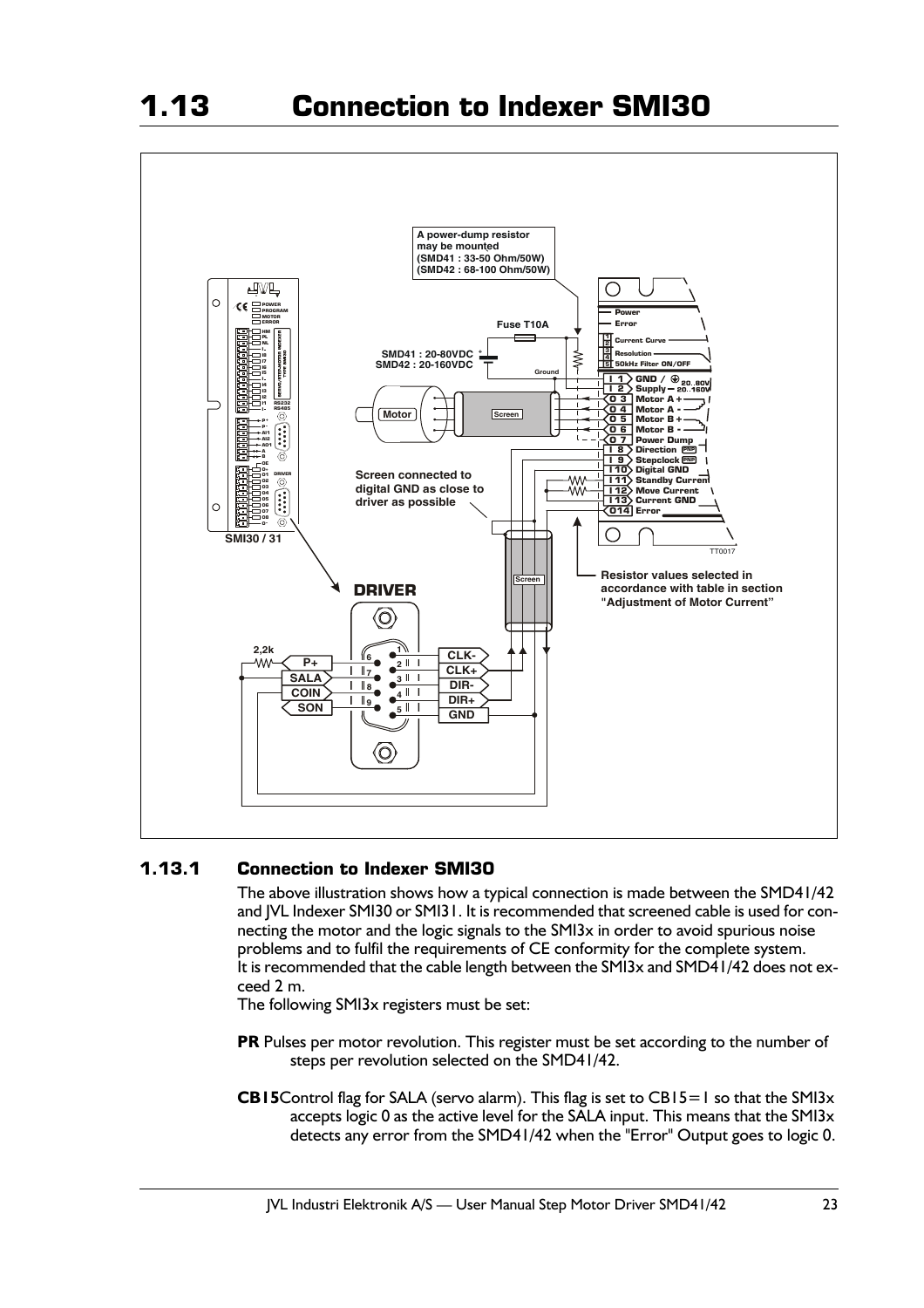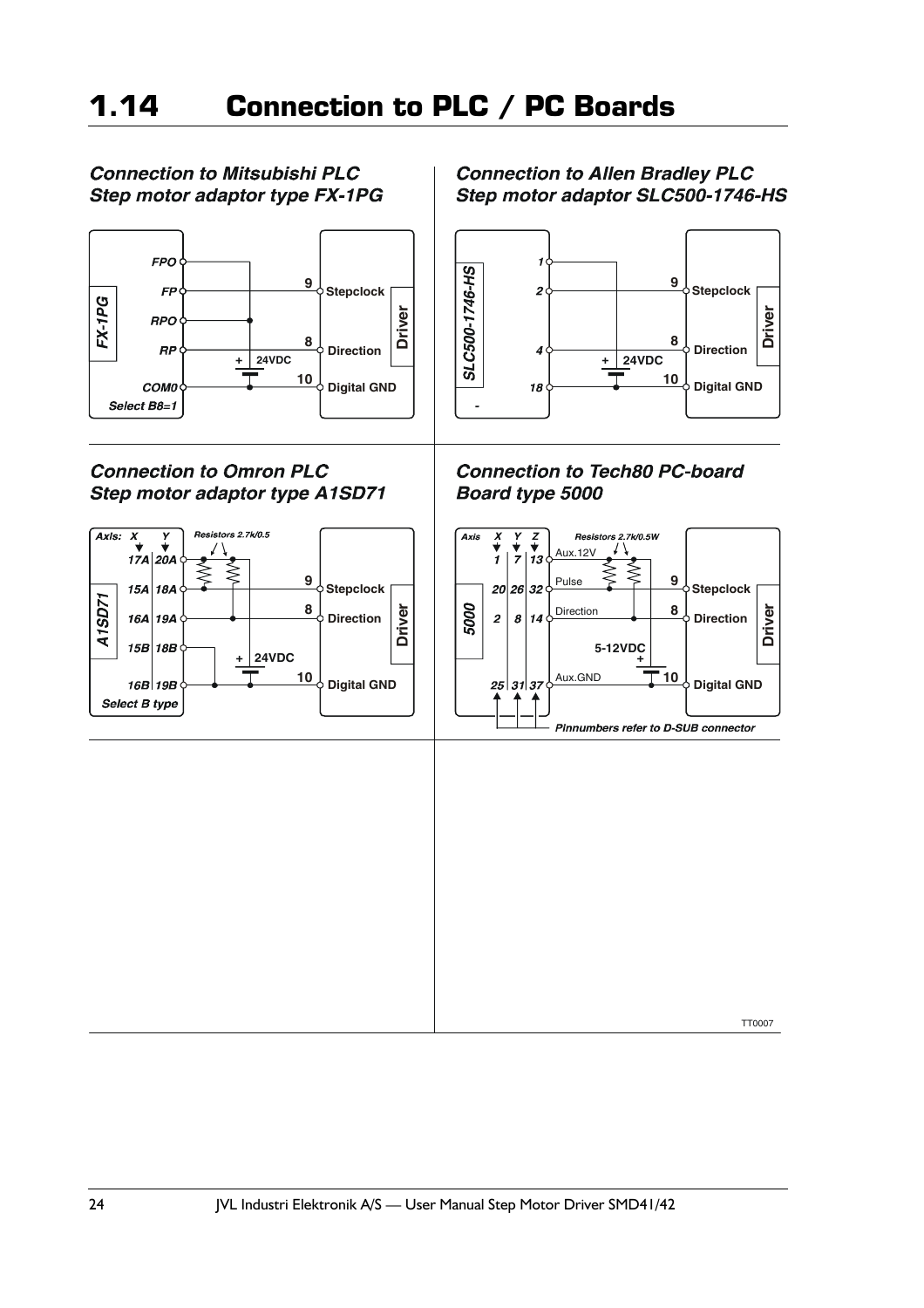The following accessories are available for use with the SMD41/42.

- **MM3101** Heat Sink Plate 100 x 160 x 15 mm. Thermal resistance 1K/W. The Heat Sink Plate is ready for mounting in a 19" rack. Screws for mounting the SMD41/ 42 are included. MM3101 is suitable for all models of the SMD41/42.
- **MM3103** Heat Sink Plate 100 x 114 x 67.5 mm. Thermal resistance better than 0.6K/W. The Heat Sink Plate is ready for "wall" mounting. Screws for mounting the SMD41/42 are included. MM3103 is suitable for all models of the SMD41/42.



- **RP0001** Power dump resistor 33 Ohm/50W. Dimensions: 16x50x16mm excluding connection terminals and mounting flanges.
- **CS0002** 14-pole Connector. This connector is always mounted on the SMD41/42 on delivery and is standard. If the connector is lost or becomes damaged, a new one can be ordered using this number.
- **SMI30** Step Motor Indexer. The SMI30 is a programmable Indexer which can be used as a standalone unit for executing user programs for motor control using positioning and various speeds. The SMI30 is based on a motor processor that can generate step pulse frequencies up to 2MHz. See *Connection to Indexer SMI30,* page 23, for further details.
- **Cables** JVL can supply customised cables for specific applications. Contact JVL for further information.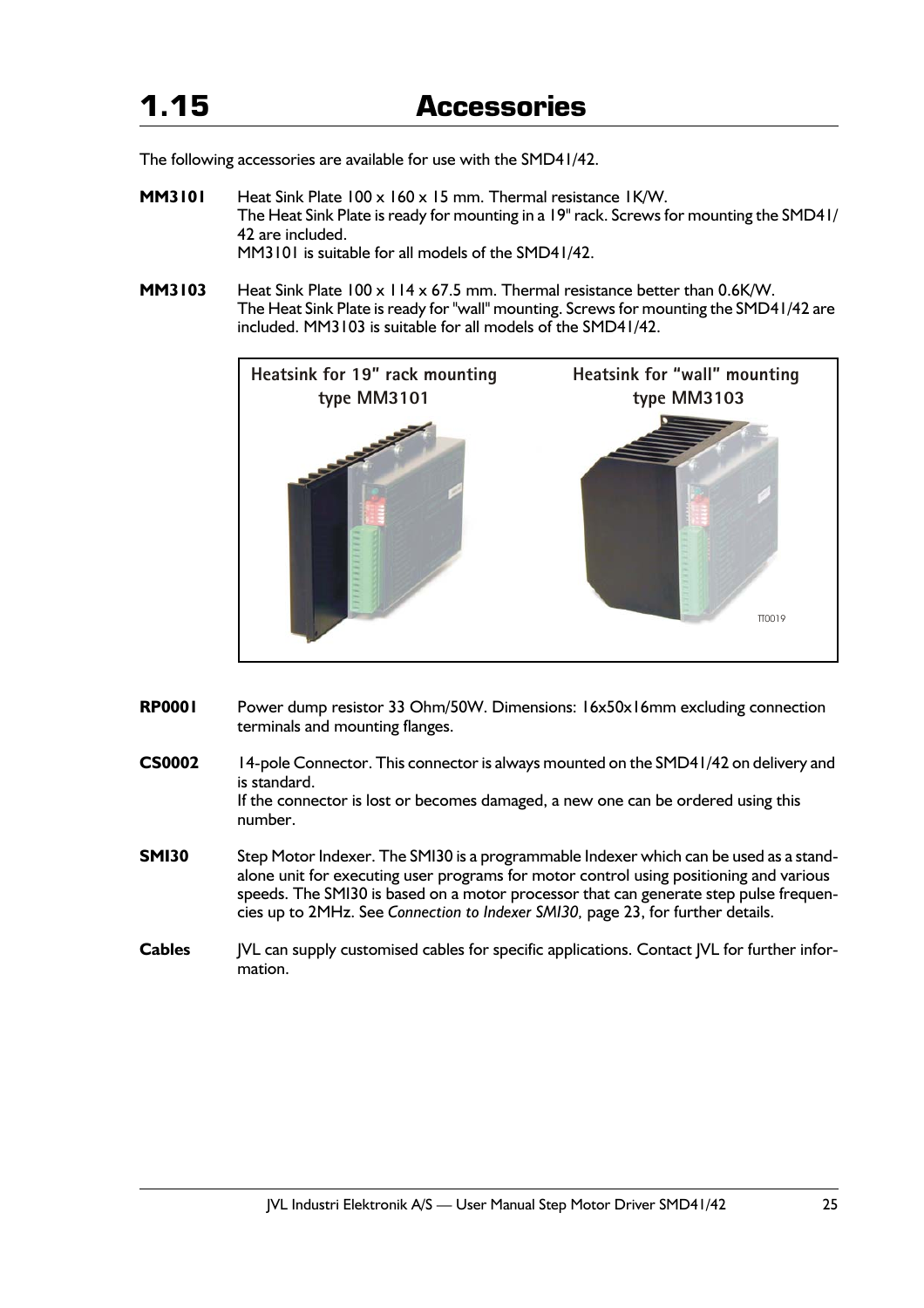# *The following standards have been used as the basis for this declaration: Emission - EN50081-2 1993 Immunity - EN50082-2 1994 The CE-mark only imdicates conformity with EMC-direktive 89/336/EEC Date 1st.January 1999 Bo V. Jessen Technical Director Notes: JVL Industri Elektronik A/S Blokken 42 DK-3460 Birkerød Tlf. +45 45 82 44 40 Fax. +45 45 82 55 50 E-mail: jvl@jvl.dk Internet: http://www.jvl.dk* TT0018 *EU - Declaration of Conformity We hereby declare that the followiing eqipment fulfils the protection requirements of Council Directive 89/336/EEC on electromagnetic compatibility (EMC). Identification of equipment Category: Motor Controller Manufacture:JVL Industri Elektronik A/S Type: Manufacturer's Data: SMD41A/B/C, 1/2/3 Step Motor Ministep Driver SMD42A/B/C, 1/2/3 Step Motor Ministep Driver*

Revideret 14.2.1996